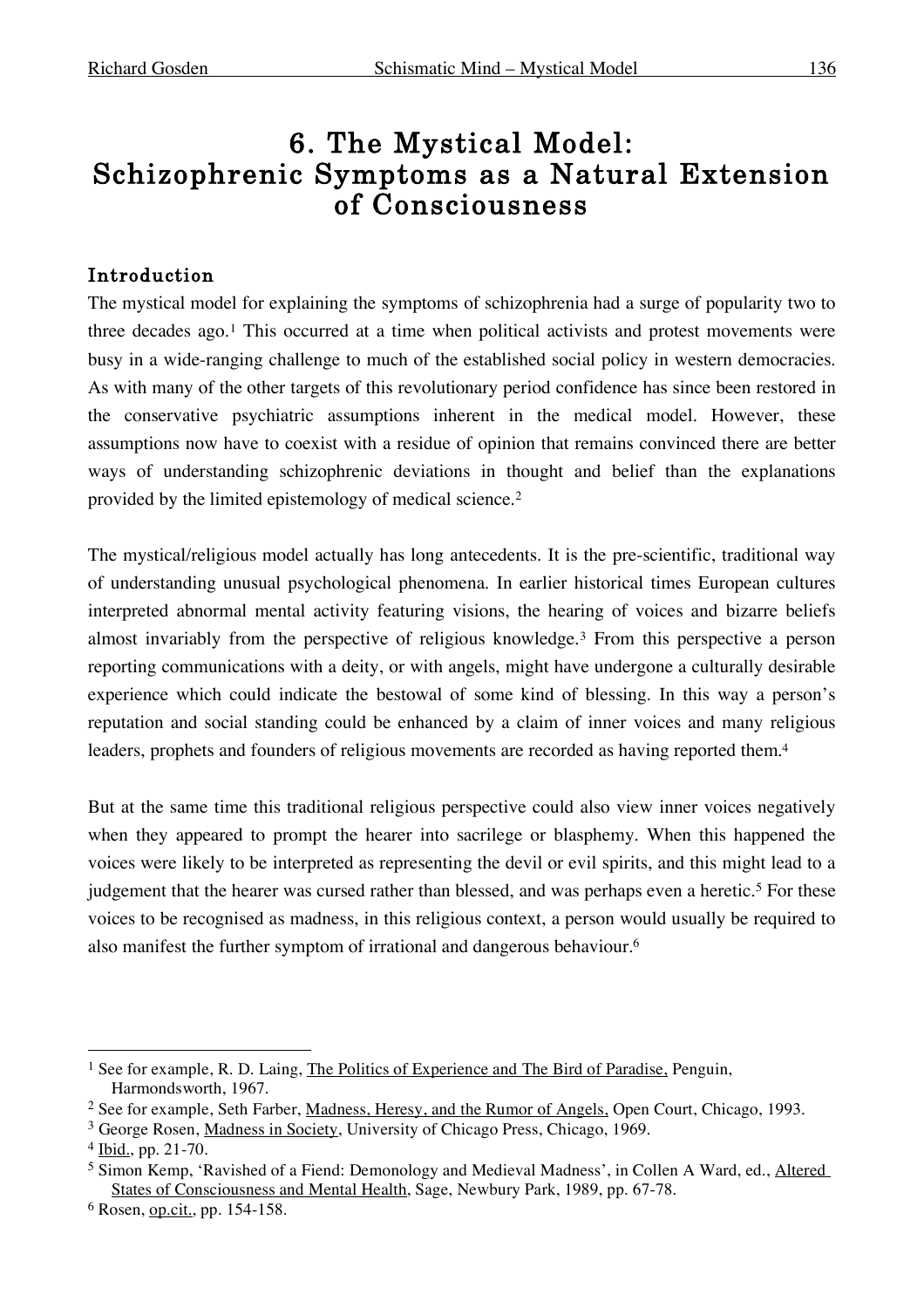For modern people, the interpretation of schizophrenic symptoms as being manifestations of mystical experience is obviously problematic. This problem manifests for both those who want to protect the reputation of mysticism from association with mental illness<sup>7</sup> as well as for subscribers to the medical model of schizophrenia. <sup>8</sup> Science has displaced religion as the established epistemological authority and has devised the medical model to explain the phenomena it calls schizophrenia. This situation gives rise to an obvious question: Are there justifiable grounds then for giving serious consideration to a model that has already been superseded by a scientific hypothesis, even if that hypothesis is controversial and has numerous anomalies? If the medical model is inadequate would it be better to turn to another branch of science, to physics perhaps for an energy field theory,<sup>9</sup> rather than revert to the less sophisticated beliefs of the pre-scientific era?

This may well be the way of the future but as things stand the mystical model still has at least one compelling claim for attention, even in the context of the scientific age. This claim is that schizophrenia is essentially a 'religious' experience in that the abnormal thoughts and beliefs that mark the condition are largely concerned with mystical or religious issues.10 Most schizophrenics report that they have been in communication with God or some higher being and/or that they have been given some kind of special messianic mission to fulfil.<sup>11</sup>

This observation begs a further obvious question as to whether all mystical/religious experience should be viewed as an indicator of mental illness<sup>12</sup> regardless of its level of conformity with accepted religious practices. Neither the DSM-IV nor the ICD-10 supply any differential diagnostic guidelines to distinguish mystical/religious experience from schizophrenia13 and it is difficult to avoid the assumption that a person who reported to a psychiatrist what he/she believed was a mystical experience, would very likely incur a diagnosis of schizophrenia. 14

Mystical experience has been traditionally associated with a number of beneficial aspects of human experience like spiritual guidance, the discovery/uncovery of religious knowledge, communion with a deity, healing, the arts and prophecy.15 The symptoms of schizophrenia, on the other hand, are

 <sup>7</sup> Kenneth Wapnick, 'Mysticism and Schizophrenia', in Richard Woods, ed., Understanding Mysticism, The Athlone Press, London, 1981, pp. 321-337.

<sup>8</sup> D. A. Sternberg, 'Schizophrenia', in A. James Giannini, The Biological Foundations of Clinical Psychiatry, Medical Examination Publishing Company, New York, 1986, pp. 147-164.

<sup>9</sup> John C. Pierrakos, 'Psychiatric Implications of Energy Fields in Man and Nature', in Stanley R. Dean, ed., Psychiatry and Mysticism, Nelson Hall, Chicago, 1975, pp. 145-151.

<sup>10</sup> See for example, John Weir Perry, The Far Side of Madness, Prentice-Hall, Englewood Cliffs, 1974. <sup>11</sup> Ibid., pp. 63-79.

<sup>&</sup>lt;sup>12</sup> K. W. M. Fulford, 'Religion and Psychiatry: Extending the limits of tolerance', in Dinesh Bhugra, ed., Psychiatry and Religion: Context, Consensus and Controversies, Routledge, London, 1996, pp. 5-6.

<sup>&</sup>lt;sup>13</sup> For a proposal to add this differential diagnosis to the DSM see, David Lukoff, 'The diagnosis of mystical experiences with psychotic features', Journal of Transpersonal Psychology, Vol. 17, No. 2, 1985, pp. 155-182.

<sup>&</sup>lt;sup>14</sup> M. Goldwert, 'The Messiah-Complex in Schizophrenia', Psychological Reports, Vol. 73, No. 1, 1993, pp. 331-335.

<sup>&</sup>lt;sup>15</sup> Christopher Bamford, 'Culture of the heart', Parabola, Vol. 20, No. 4, Winter 1995, pp. 56-63.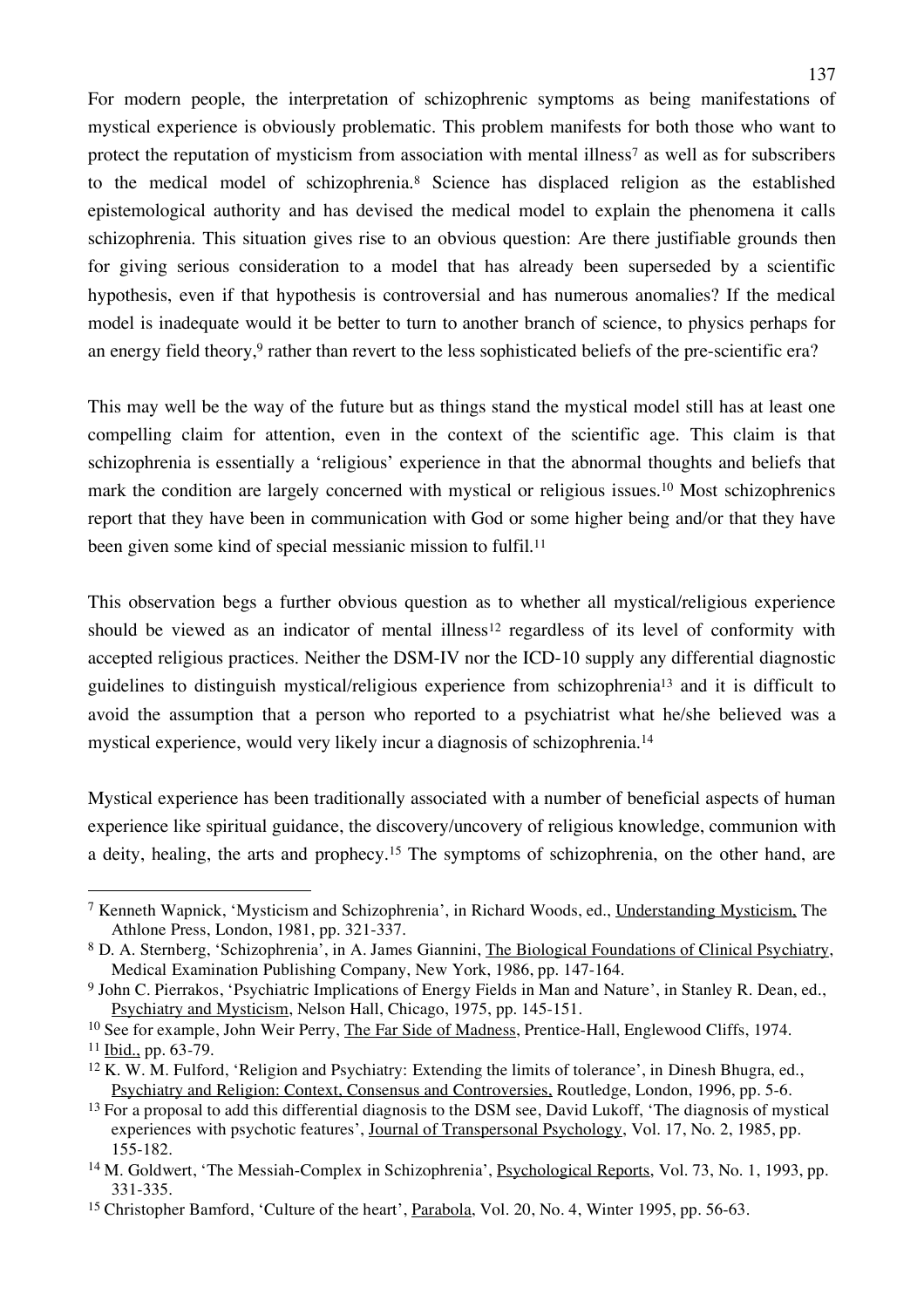interpreted by modern medical scientists as indicators of pathology. The mystical model for schizophrenia therefore, in so much as it challenges the medical model, tends to imply indirectly that science, through the agency of psychiatry, is actively discouraging the extension of human experience into an area which science itself might find difficulty in accessing.16

Nevertheless, even if a convincing argument can be mounted that the symptoms of schizophrenia are indeed indicators of mystical experience, and that science therefore is actively discouraging mysticism by aborting the experience through psychiatric treatment of schizophrenics, there might still be good reasons for science to perform this social control function. People who come in contact with psychiatry, and who are subsequently diagnosed with schizophrenia, usually do so because they are undergoing acute psychological distress, and/or they are causing distress to others. <sup>17</sup> If there is any validity in the mystical interpretation of schizophrenic symptoms then it is probably fair to say at the outset that most of the people diagnosed and treated for schizophrenia demonstrate a low level of competency in handling mystical experience.<sup>18</sup>

Viewed from this perspective perhaps a useful analogy for reviewing the mystical model might be that "our schizophrenic patient is actually experiencing inadvertently that same beatific ocean deep which the yogi and saint are ever striving to enjoy: except that, whereas they are swimming in it, he is drowning". <sup>19</sup> Drowners and swimmers might be both in the same water, and experience many of the same sensations, and their splashing might look the same to an untrained observer, but what is pleasurable exercise to one, could be a life or death struggle for the other. Pursuing this analogy a little further, perhaps modern psychiatric practice could be viewed as a zealous life-guard who does not distinguish between drowning and swimming and simply hauls everybody out of the water whose splashing attracts attention.

This chapter will first discuss the meaning of mysticism in order to provide a context in which to evaluate the claim that schizophrenic symptoms are manifestations of mystical experience. This will be followed by a review of the arguments that have been made by some of the major proponents of the mystical model.

<sup>&</sup>lt;sup>16</sup> David Bradshaw, 'The best of companions: J. W. N. Sullivan, Aldous Huxley, and the New Physics', The Review of English Studies, Vol. 47, No. 187, 1996, pp. 352-369.

<sup>&</sup>lt;sup>17</sup> P. S. Gopinath and S. K. Chaturvedi, 'Distressing Behaviour of Schizophrenics At Home', Acta Psychiatrica Scandinavica, Vol. 86, No. 3, 1992, pp. 185-193.

<sup>18</sup> Wapnick, op.cit., pp. 321-337.

<sup>&</sup>lt;sup>19</sup> Joseph Campbell, 'Schizophrenia — the Inward Journey', in  $Myths$  to Live By, Viking Press, New York, 1972, p. 219-220.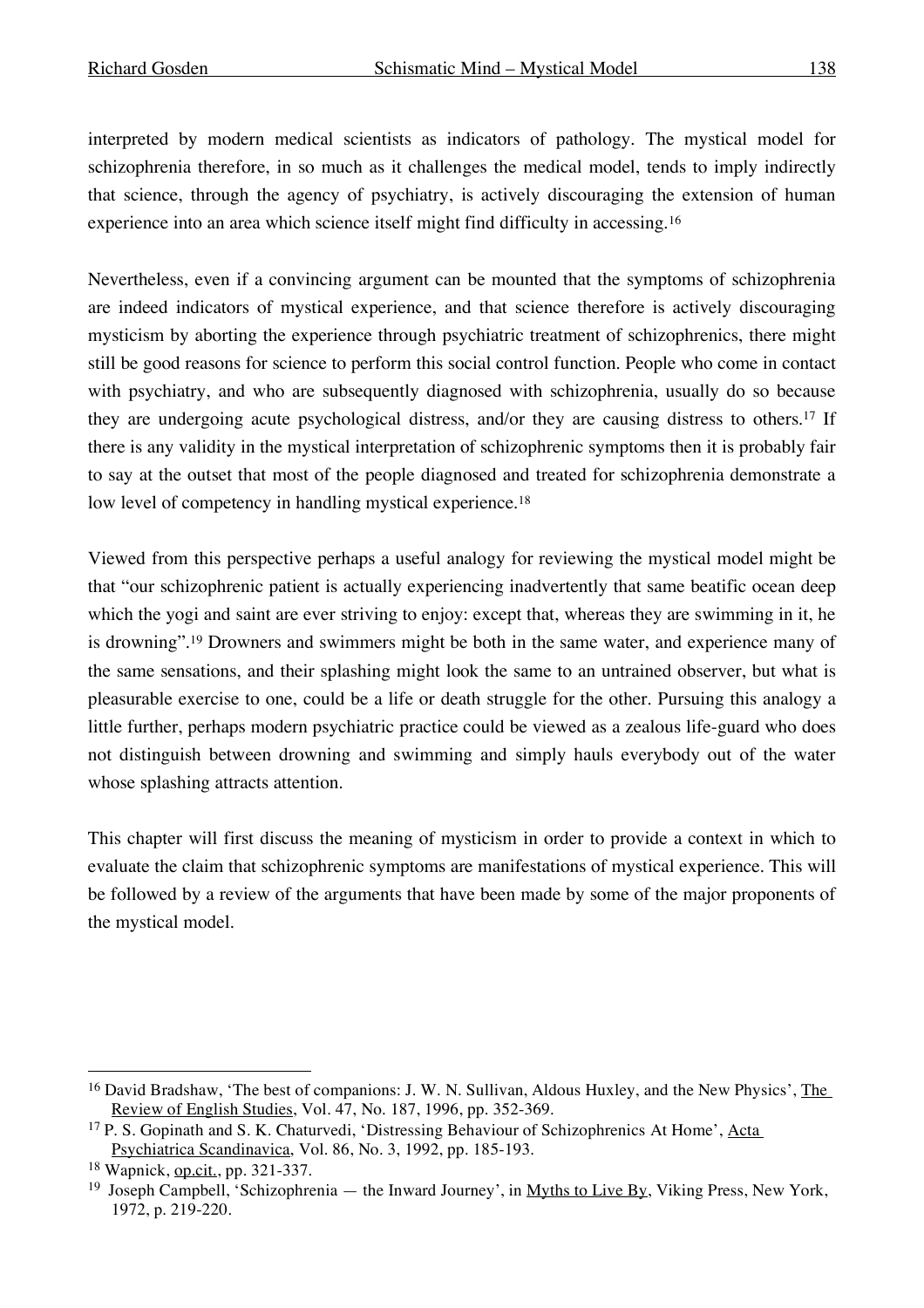### Background to the Mystical Tradition

Definitions of mysticism, and descriptions of mystical experience, range widely through literature. The more reliable academic sources believe that the word itself "has its origin in the Greek mysteries" and that "mystery (mysterium) comes from the Greek verb muo, to shut or close the lips or eyes".20 In this original sense a mystic was a person who had been "initiated into the esoteric knowledge of Divine things, and upon whom was laid the necessity of keeping silence concerning his secret knowledge".<sup>21</sup> The priests of the ancient mystery religions however lost control of the term when philosophers began to use it to describe aspects of their own speculations. From the Greek philosophers it was passed on to "the Christian Church, which held itself to be a body of initiates into a truth not possessed by mankind at large".22

Modern usage of terms associated with the words 'mystic', 'mystical' and 'mysticism' ranges far beyond the ancient applications to pagan and Christian ritual. <sup>23</sup> Most of the major religions of both east and west have highly developed aspects, and recognised practices, that can be understood by the modern usage of the terms. <sup>24</sup> On top of this there are also anthropological observations which focus on traditional tribal practices, like shamanism, for which the terms can also be adapted.25

Mysticism in the modern sense refers to a psychological experience involving a conscious transcendence of the normal self identity.26 The person who undergoes such an experience usually forms the belief that he or she has entered into a higher state of consciousness,27 has made contact with a deity,<sup>28</sup> or has entered into some form of communion with the object of devotion pertaining to the particular religious or philosophical tradition to which the mystic belongs.<sup>29</sup>

There is a tendency amongst some religiously-inclined academic analysts to divide mystical experience into different types, according to the category of religious/philosophical tradition to which the mystic is allied.<sup>30</sup> In this way it is sometimes argued that monistic, theistic and nature mysticism, for instance, have qualitative differences.<sup>31</sup>

 <sup>20</sup> F. C. Happold, Mysticism, Penguin, Harmondsworth, 1963, p. 18.

<sup>21</sup> Margaret Smith, 'The Nature and Meaning of Mysticism', in Woods, op.cit., p. 19.

<sup>22</sup> Ibid., p. 19.

<sup>23</sup> Harold G. Coward, 'Levels of Language in Mystical Experience', in Harold Coward and Terence Penelhum, eds., Mystics and Scholars, Wilfrid Laurier University Press, Waterloo, Ont., 1977, pp. 93- 107.

<sup>24</sup> Terence Penelhum, 'Unity and Diversity in the Interpretation of Mysticism', in Coward and Penelhum, Ibid., pp. 71-82.

<sup>25</sup> Joseph Epes Brown, "The Question of "Mysticism" Within Native American Traditions, in Coward and Penelhum, ibid., pp. 109-118.

<sup>&</sup>lt;sup>26</sup> William Ernest Hocking, 'The Meaning of Mysticism as Seen Through Its Psychology', in Woods, <u>op.cit.</u>, pp. 223-239.

<sup>&</sup>lt;sup>27</sup> Arthur J. Diekman, "Deautomatization and the Mystic Experience', in Woods, <u>op.cit.</u>, pp. 240-269.

<sup>28</sup> Julian of Norwich, 'Revelations of Divine Love,' reproduced in Happold, op.cit., pp. 322-332.

<sup>29</sup> Philip C. Almond, Mystical Experience and Religious Doctrine, Mouton, New York, 1982.

<sup>&</sup>lt;sup>30</sup> Ninian Smart, 'Interpretation and Mystical Experience', in Woods, <u>op.cit.,</u> pp. 78-91.

<sup>&</sup>lt;sup>31</sup> R. C. Zaehner, 'Mysticism Sacred and Profane', in Woods, <u>op.cit.</u>, pp. 56-77.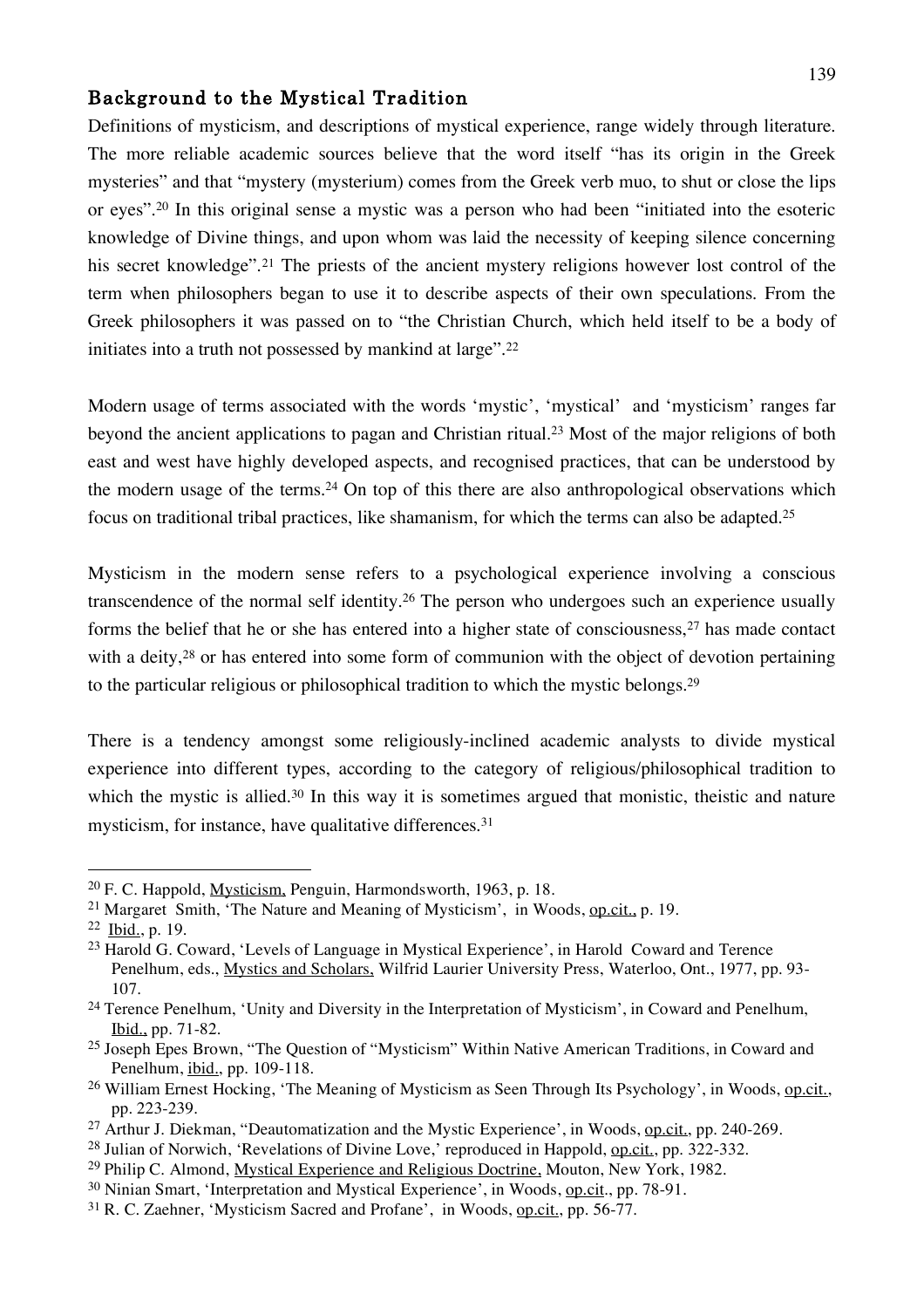One leading academic theorist has divided mysticism into two broad types, extroversive and introversive: "The extroversive way looks outward and through the physical senses into the external world and finds the One there. The introversive way turns inward, introspectively, and finds the One at the bottom of the self, at the bottom of the human personality."32 The language of mysticism is often difficult, ineffability being one of the characteristics of the experience, and 'the One' is usually interchangeable with 'the Absolute', 'God', 'nirvana' or some other transcendental objective. 33

There is hardly any soil, be it ever so barren, where Mysticism will not strike root; hardly any creed, however formal, round which it will not twine itself. It is, indeed, the eternal cry of the human soul for rest; the insatiable longing of a being wherein infinite ideals are fettered and cramped by a miserable actuality; and so long as man is less than an angel and more than a beast, this cry will not for a moment fail to make itself heard. Wonderfully uniform, too, whether it come from the Brahman sage, the Persian poet, or the Christian quietist, it is in essence an enunciation more or less clear, more or less eloquent, of the aspiration of the soul to cease altogether from self and to be at one with  $God.<sup>34</sup>$ 

The general consensus seems to agree that, providing psychological phenomena fit into certain broad principles, the appellation of mystical experience can be applied, and all mystical experience has validity, regardless of the particular path by which it was approached.<sup>35</sup> The exception to this general rule is that the mystical validity of drug-induced experience is sometimes disputed.36

Essentially, a mystical experience involves an altered state of consciousness.37 A metaphor which repeatedly appears in descriptions is of a house or structure with many rooms in which human consciousness abides. Normally these rooms have to be explored in the dark but when a person consciously enters a certain room, usually in the highest part of the house, a bright light is switched on which variously blinds, confuses or inspires a person with the inner scene that is revealed.38

 <sup>32</sup>Walter T. Stace, The Teachings of the Mystics, Mentor, New York, 1960, pp. 15-23.

<sup>33</sup> Evelyn Underhill, 'The Essentials of Mysticism', in Woods, op.cit., p. 31.

<sup>34</sup> E. G. Brown, 'A Year Among the Persians', quoted in Smith, op.cit., p. 20.

<sup>&</sup>lt;sup>35</sup> Louis Bouyer, 'Mysticism/An Essay on the History of the Word', in Woods, <u>op.cit</u>., pp. 42-55.

<sup>&</sup>lt;sup>36</sup> Frits Staal, 'Superstructures', in Woods, <u>op.cit.,</u> p. 92. For a discussion on the evolution of the art of prophecy in ancient Israel beyond trances induced by "music, dancing or intoxicating drinks" see, Rosen, op.cit., pp. 53-54.

<sup>37</sup> Robert E. Ornstein, The Psychology of Consciousness, W. H. Freeman, San Francisco, 1972, pp. 135-140.

<sup>&</sup>lt;sup>38</sup> John Ruysbroeck, 'The Active, Inward and Superessential Lives', reproduced in Happold, op.cit., pp. 280-293.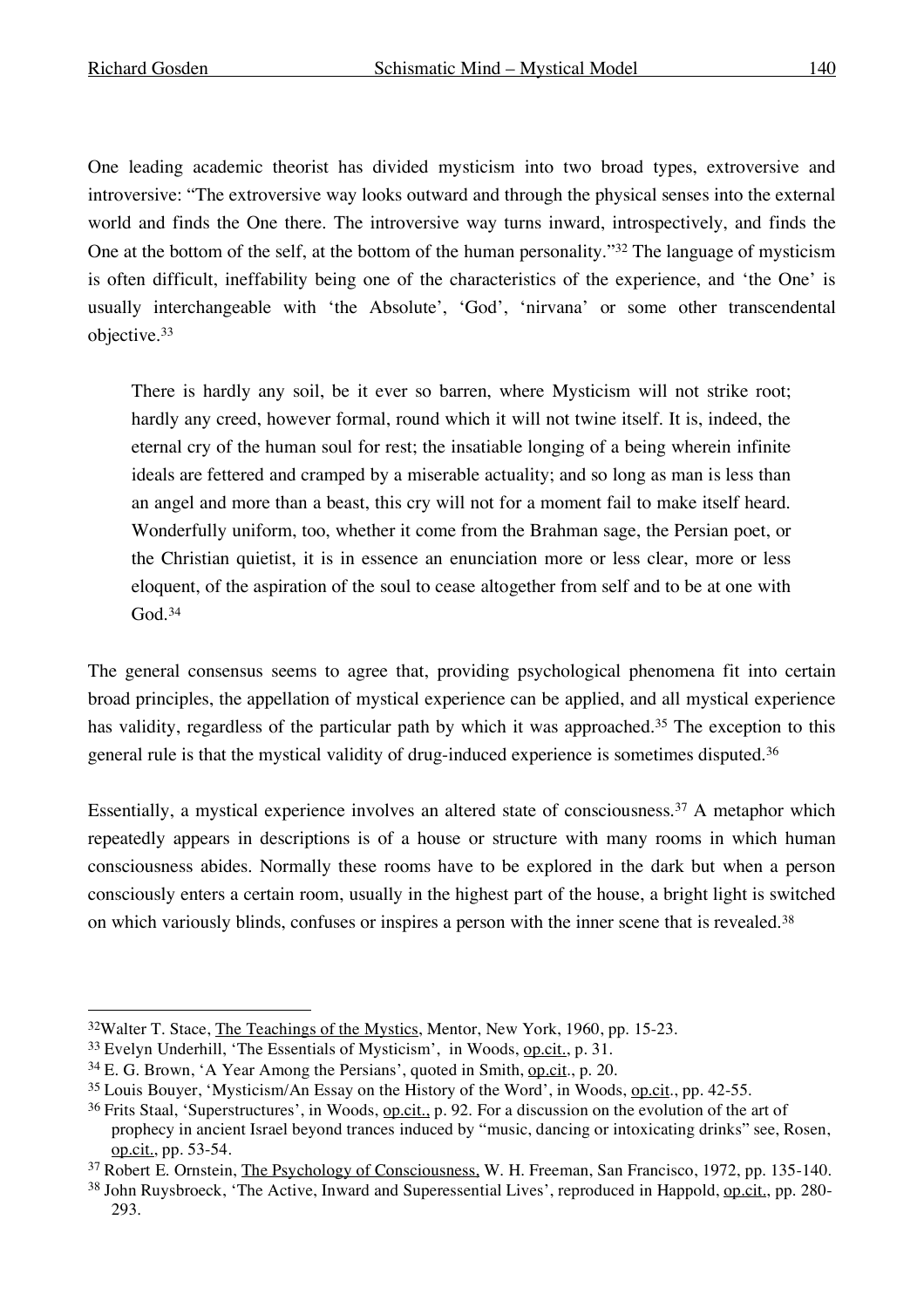Plato's simile of the cave is one of the clearest descriptions of this idea. In The Republic he has Socrates describe the normal human condition as being one in which most people live out their lives chained up at the bottom of a dark cave. The reality perceived by the inhabitants of the cave is limited to a view of distorted shadows projected on the opposite wall of the cave, which the prisoners habitually misinterpret. The exceptional person who escapes this bondage, and who climbs out of the cave, is at first dazzled by the sunlight but eventually learns to view a different, properly illuminated reality. 39

.... connect the ascent into the upper world and the sight of the objects there with the upward progress of the mind into the intelligible region. .... the final thing to be perceived in the intelligible region, and perceived only with difficulty, is the form of the good; once seen it is inferred to be responsible for whatever is right and valuable in anything, producing in the visible region light and the source of light, and being in the intelligible region itself controlling source of truth and intelligence. 40

Plato also makes a point of discussing the difficulties to be encountered by a person who returns to the cave after a sojourn in the light. Such a person has to learn once again to live in the dark and to successfully compete with other people at the bottom of the cave in an elaborate game of misinterpreting reality.

Nor will you think it strange that anyone who descends from contemplation of the divine to human life and its ills should blunder and make a fool of himself, if, while still blinded and unaccustomed to the surrounding darkness, he's forcibly put on trial in the law-courts or elsewhere about the shadows of justice or the figures of which they are shadows, and made to dispute about the notions of them held by men who have never seen justice itself. 41

People who describe the mystical experiences they have undergone divide most readily into two types: those who were trained for the experience and those who were not. <sup>42</sup> Training methods vary as widely as the mystical traditions that teach them, and are as various as the names of the final goal: "in all the great spiritual traditions is a relatively rare but universal and liberating experience either of self-oblivion or nirvana as in Buddhism or of a special relationship with the Deity, whether this remain unnamed or named as God, the Absolute, the Ultimate Reality, the All-Holy and Almighty, Cosmic Reality, the Ground of Being, the Transcendent or the One".<sup>43</sup>

 <sup>39</sup> Plato, The Republic, Desmond Lee, trans., Penguin, London, 1955, pp. 316-325.

<sup>40</sup> Ibid., pp. 320-321.

<sup>41</sup> Ibid., p. 321.

<sup>42</sup> Sandra Stahlman, Defining Mysticism, 1992, accessed July 1997, Available URL, http://www.well.com/user/elliots/smse\_deikman.html

<sup>&</sup>lt;sup>43</sup> Walter H. Principe, 'Mysticism: Its Meaning and Varieties', in Coward and Penelhum, op.cit., p. 4.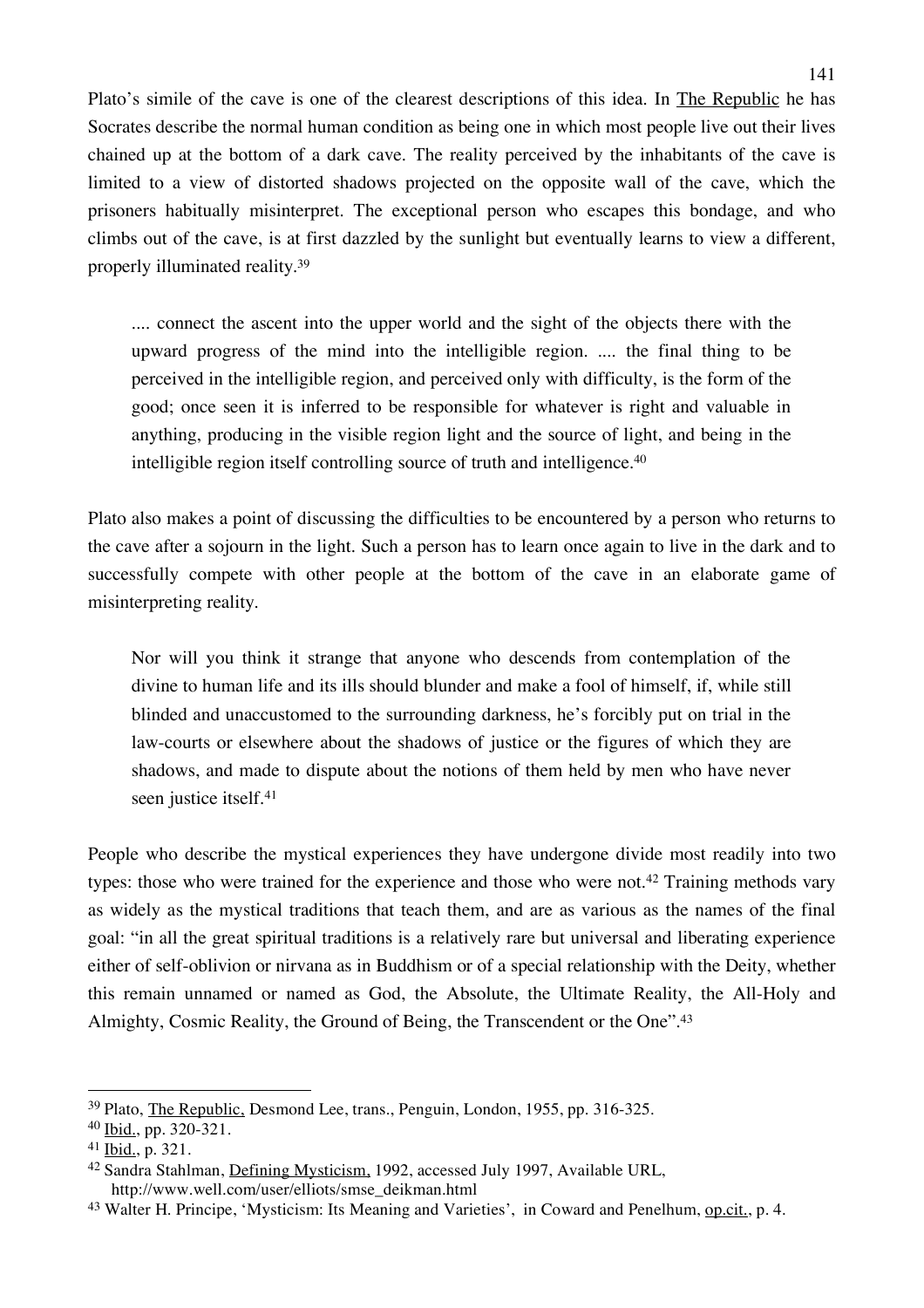But this variety disguises a fairly simple common principle underlying them all. This common principle is that normal human consciousness has evolved into an awareness of individual mortality, from which there is a need to escape.<sup>44</sup> Somewhere in the distant ancestry of humanity a threshold of consciousness was crossed after which individual humans have had to endure the constant anxiety which accompanies the anticipation of personal death.45 The ancients variously referred to the crossing of this threshold as a fall from grace, a descent from a Golden Age, or an eviction from a garden of easy living. Modern people are perhaps more likely to see it as an advancement or an evolutionary step, rather than a fall, which has provided the fundamental distinction between humans and other animals. 46

### Dealing With the Knowledge of Mortality

Whether the development of the knowledge of personal mortality is viewed as a descent or an ascent does not matter a great deal. Either way it produces the effect of what is now generally referred to as self-consciousness. The awareness of personal mortality, combined with the understanding that the lives of others, and the physical reality in which they abide, will all continue independently after a person has died, has the effect of causing individual humans to see themselves as separate and alienated from the physical and social environments in which they live. Each person understands that at the end of their life, death has to be faced alone.<sup>47</sup> This realisation has the tendency to develop an aspect of consciousness from which life is also faced alone.48 This sense of alienation focuses consciousness on the individual self, and the need to prolong its survival. In this way existence can become an uncomfortable and futile experience:

And God has so arranged this existence that it is impossible in this world to be related in truth to truth without coming to suffer — and eternity judges everyone according to whether he has been related in suffering to truth.<sup>49</sup>

Mysticism appears to be a comparatively recent innovation for dealing with this harsh reality of mortal existence and it is normally only utilised by individuals who find the traditional strategies unsatisfactory. The traditional strategies involve reinforcing the self, rather than transcending it, through identification with the phenomena of procreation and/or social status. The utilisation of procreation as a defence of the self involves viewing this phenomenon as an opportunity for

 <sup>44</sup> Happold, op.cit., pp. 33-34.

<sup>45</sup> Terrance G. Walsh, 'Writing anxiety in Teresa's 'Interior Castle', Theological Studies, Vol. 56, No. 2, 1995, pp. 251-276.

<sup>46</sup> Richard Maurice Bucke, Cosmic Consciousness E. P. Dutton, New York, 1969, pp. 19-22.

<sup>47</sup> Bede Griffiths, Return to the Center, Templegate, Springfield Illinios, 1976, pp. 88-97.

<sup>&</sup>lt;sup>48</sup> Abraham H. Maslow, Toward a Psychology of Being, Second Edition, Van Nostrand Reinhold, New York, 1968, p. 14.

<sup>&</sup>lt;sup>49</sup> Soren Kierkegaard, *The Last Years: Journals 1853-55*, Fontana, London, 1965, p. 132.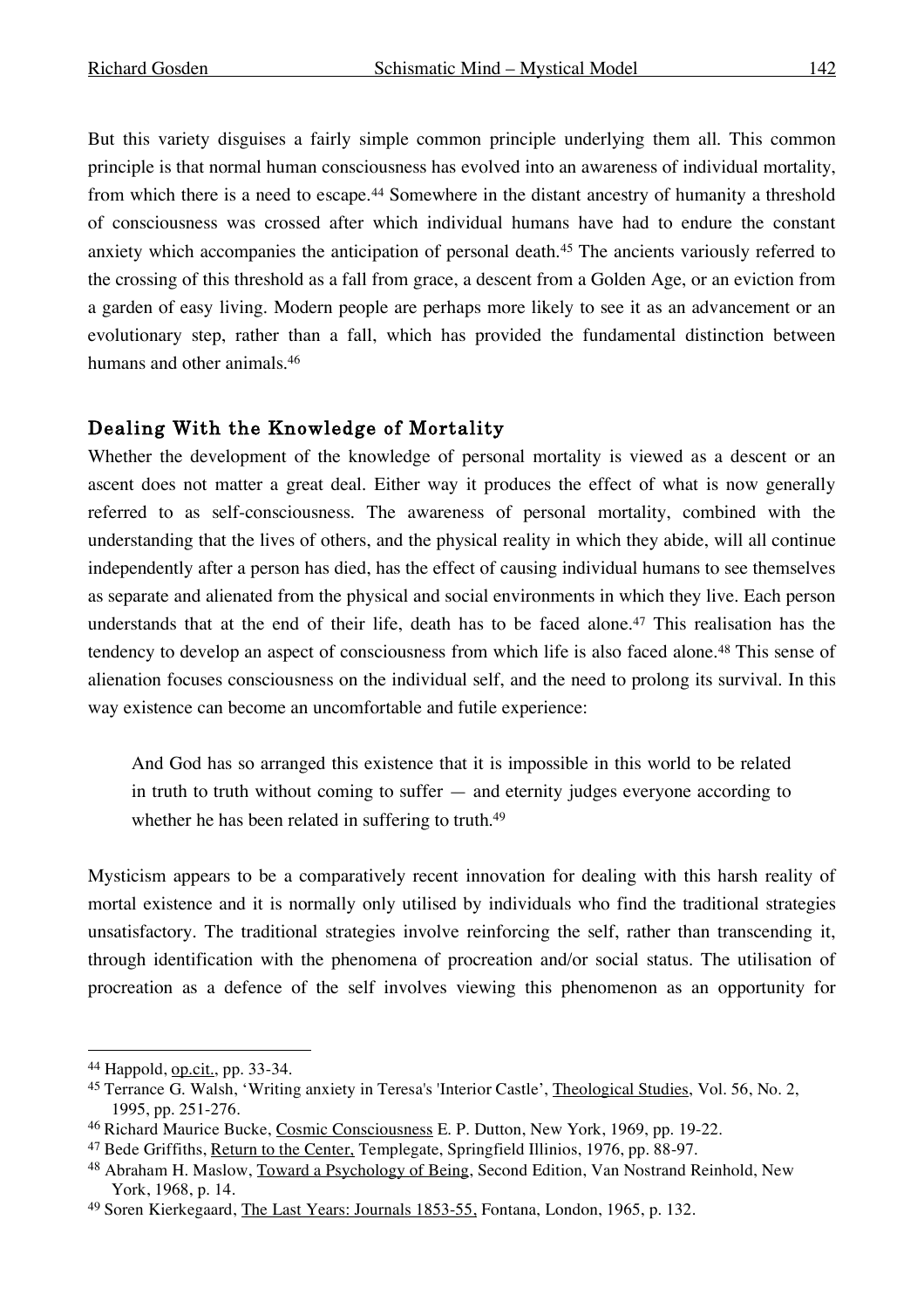providing a measure of personal immortality. <sup>50</sup> Children are seen as extensions of the self and, since it can be anticipated that children will further extend a person's procreative chain of existence, people who have children are likely to reassure themselves with the thought that their own being is a link in a chain of immortal existence. 51

But there is large scope for disappointment for those who rely on this strategy. Infertility, premature death of offspring, the failure of children themselves to marry and procreate, or simply intergenerational conflict, can all easily create conditions in which the chain of immortality appears to break. The most basic problem with this strategy for men is the uncertainty over paternity.<sup>52</sup> When men are prompted by anxieties over paternity to adopt tactics designed to ensure the security of paternity, like imposing binding marriage contracts on women and restricting their freedom, <sup>53</sup> the stress is passed on from men to women.<sup>54</sup>

To combat the anxieties caused by the knowledge of personal mortality, and also ameliorate the further stresses caused by the 'cure' of procreation, a further cultural strategy has been consciously developed which involves a competitive struggle for social status/social power.<sup>55</sup> The principle here is simple: people who can gain power over others can command them to provide service in the task of preserving the well-being of the person holding power. Men who pursue this strategy believe that if they can dominate male rivals, and gain ascendancy over a particular woman,<sup>56</sup> then exclusive sexual access will be guaranteed and procreative certainty will be assured. Surplus wealth, which can be accumulated by the exercise of power, <sup>57</sup> can also be used to insulate the person in power against mortality risks arising from causes like accident, disease, war, exposure and hunger.

The obvious flaw in the status strategy is that it can only work for the benefit of a minority of people at the expense of the majority.58 Mystics are usually drawn from the ranks of the majority for whom the quest for status offers little comfort. The pursuit of mystical experience can be seen as a further attempt, beyond the more normal strategies of procreation and status, to escape from the consciousness of self and the accompanying anxiety about its mortality.59

 <sup>50</sup> D. W. D. Shaw, 'The undiscovered country': an exploration — 'the life everlasting', Scottish Journal of Theology, Vol. 47, No. 2, 1994, pp. 149-169.

<sup>51</sup> Harvey Whitehouse, 'Rites of terror: emotion, metaphor and memory in Melanesian initiation cults', Journal of the Royal Anthropological Institute, Vol. 2, No. 4, 1996, pp. 703-716.

<sup>52</sup> Warren Cohen, 'Kid looks like the mailman? Genetic labs boom as the nation wonders who's Daddy', US News and World Report, Vol. 122, No. 3, Jan 27, 1997, pp. 62-63.

<sup>53</sup> Anon., 'Purdah — seclusion — in Pakistan: violation of women's human rights', WIN News, Vol. 20, No. 2, 1994, pp. 33-34.

<sup>54</sup> Rhoda Kanaaneh, 'We'll talk later', Cultural Anthropology, Vol. 10, No. 1, 1995, pp. 125-136.

<sup>55</sup> See for example, Vance Packard, The Status Seekers, Penguin, Harmondsworth, 1959.

<sup>56</sup> Amida Amazone, 'On Male Tyranny', Journal of Women's History, Vol. 8, No. 2, 1996, pp. 139-144.

<sup>57</sup> See for example, S. Encel, Equality and Authority: a Study of Class, Status and Power in Australia, Cheshire, Melbourne, 1970.

<sup>58</sup> See for example, C. Wright Mills, The Power Elite, Oxford University Press, London, 1956.

<sup>59</sup> Happold, op.cit., pp. 56-57.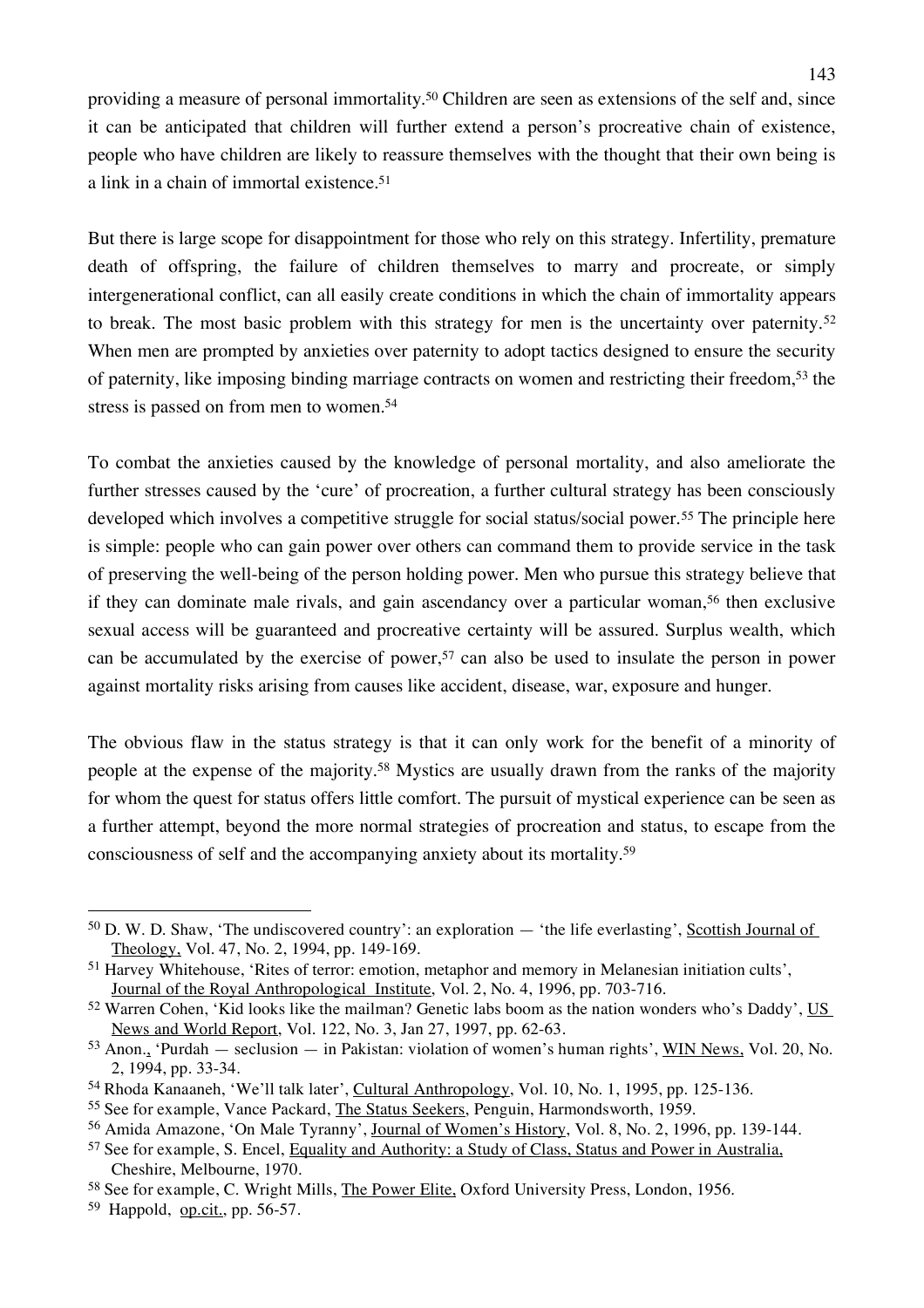#### Attaining Mystical Experience

Mystical experience which is deliberately intended, rather than spontaneous, is usually attained through the practice of some kind of spiritual exercises.60 These exercises can take the form of meditation and yoga, as in Buddhist<sup>61</sup> and Hindu<sup>62</sup> traditions, certain forms of Christian prayer,<sup>63</sup> dancing in Sufism, <sup>64</sup> and even the repetition of the mystic's own name, as the 19th century English poet, Alfred Lord Tennyson found:

I have never had any revelations through anaesthetics, but a kind of waking trance this for lack of a better word — I have frequently had, quite up from boyhood, when I have been all alone. This has come upon me through repeating my own name to myself silently, till all at once, as it were out of the intensity of the consciousness of individuality, individuality itself seemed to dissolve and fade away into boundless being, and this not a confused state but the clearest, the surest of the surest, utterly beyond words — where death was an almost laughable impossibility — the loss of personality (if so it were) seeming no extinction, but the only true life. 65

The intuitive inventiveness Tennyson describes is not unusual amongst mystics who are independent of organised disciplines. But most descriptions of mystical technique are more likely to follow the proven formula of a tradition. These proven formulas often have common elements: i.e. the novice mystic should follow a lifestyle committed to humility<sup>66</sup> (transcendence of the status quest) and, following the example of celebrated mystic role models like Meister Eckhardt,<sup>67</sup> usually be celibate as well (detachment from fertility). Once the novice has correctly arranged his/her lifestyle, which might require residence in a monastery, convent<sup>68</sup> or spiritual community, some form of mental exercises are then learned and practised. These exercises are usually a combination of techniques. Variations of Tennyson's name repetition are often found as components under the name of "mantra"<sup>69</sup> or "prayer"<sup>70</sup>.

 <sup>60</sup> See for example, Lu K'uanyu, Taoist Yoga: Alchemy and Immortality, Rider, London 1970.

<sup>61</sup> See for example, Lama Anagarika Govinda, Foundations of Tibetan Mysticism, Rider, London, 1959.

<sup>62</sup> See for example, Ernest E. Wood, Practical Yoga, Wiltshire Book Company, Hollywood, Calif., 1972.

<sup>63</sup> Anon., The Way of the Pilgrim, R. M. French, trans., S.P.C.K., London, 1930.

<sup>64</sup> Andrew North, 'The mysterious mould', The Middle East, No. 259, Sept. 1996, pp. 35-38.

<sup>&</sup>lt;sup>65</sup> Alfred Lord Tennyson, in a letter to Mr. B. P. Blood, quoted in William James, The Varieties of Religious Experience, Fontana, London, 1960, p. 370.

<sup>66</sup> See for example, Steve Clorfeine, 'Journey to Enlightenment: The Life and World of Khyentse Rinpoche', Parabola, Vol. 22, No. 2, 1997, pp. 91-94.

<sup>67</sup> Michael Maccoby, 'The two voices of Erich Fromm: prophet and analyst', Society, Vol. 32, No. 5, 1995, p. 72-83.

<sup>&</sup>lt;sup>68</sup> See for example, Jaroslav Pelikan, 'Sisters in Arms: Catholic Nuns Through Two Millennial', The New Republic, Vol. 215, No. 16, 1996, pp. 39-44.

<sup>69</sup> Ernest Wood, Concentration: an approach to meditation, Theosophical Publishing House, Adyar, 1949, pp. 123-129.

<sup>70</sup> St Teresa of Avila, 'The Degrees of Prayer', in Happold, op.cit., pp. 342-354.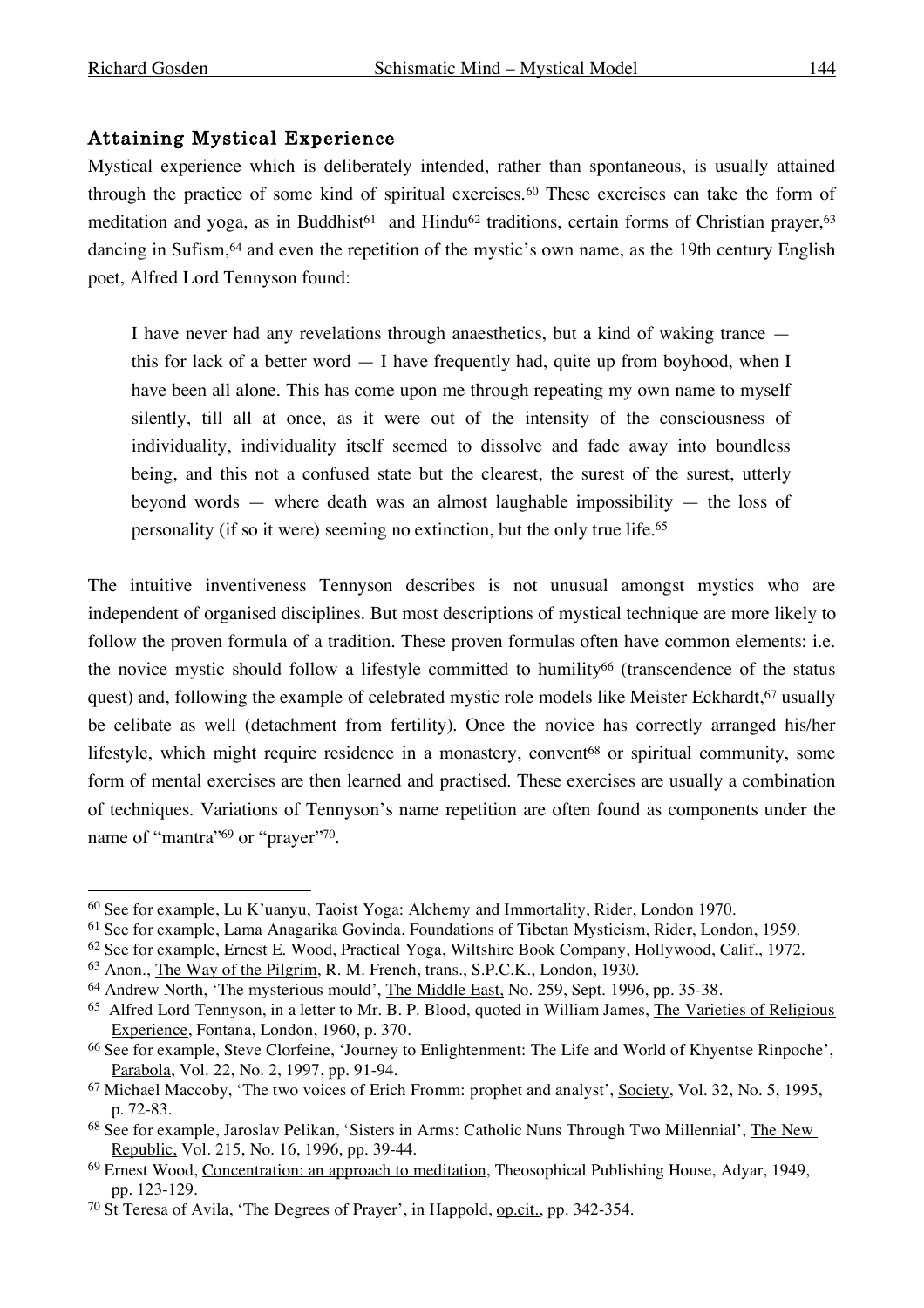Meditation, in one form or another, is usually the centre-piece of mystical practice. The essential component of all meditative practice is for the practitioner to develop an ability to observe his/her own flow of thoughts.71 This involves the establishment of an aspect of identity that looks inward,

and relates to mental phenomena, and is distinguished from self-identity by being its observer.<sup>72</sup> This deliberate effort to consciously observe the mental activity of the self, rather than to participate in existence through the expression of self-identity, can produce an effect in which the person's mind is split so that consciousness is catapulted in a trajectory above and beyond the existential anxieties of self consciousness.73

Reports of the resulting experience of transcendence have a number of common components. The most notable of these involve emotional perceptions — the transcendence of fear and the experience of love<sup> $74$ </sup> — and non-sensory communications, perceived directly in the mind as voices or visions. 75

Imaginary visions may appear with the intensity of actual sensations .... It is as if the images and symbols normally restricted to the unconscious are released when the mind first penetrates into the unknown depths of itself. .... The mystical vision structures this "unconscious" material according to its own intentionality.76

It is not normal for mystics to refer to these communications as hallucinations though clearly this is the psychological terminology that most appropriately describes them. The term 'hallucination', as has already been discussed in the description of the medical model, is of 19th century coinage. Mystics are generally inclined to perceive and describe their experiences in terms of the particular discipline in which they have trained and many of these predate the 19th century by a considerable margin.77

Academic analysts have some difficulty in finding the right terms by which to describe the voices and visions of mystics: "intellectual visions are not visions proper, since they do not consist of perceptions or images. Nor are they intellectual in the ordinary sense, since they are entirely nondiscursive and contribute nothing to the subject's 'understanding' of himself and his world. Nevertheless, their main impact is one of insight and even of all-surpassing insight."78

 <sup>71</sup> Brother David Steindl-Rast, 'My Spiritual Discipline', in Coward and Penelhum, op.cit., pp. 19-22.

<sup>72</sup> Ernest Wood, Yoga, Pelican, Harmondsworth, 1959, p. 43.

<sup>73</sup> See for example, Yogi Ramacharaka, A Series of Lessons in Raja Yoga, L. N. Fowler, London, 1960.

<sup>74</sup> Happold, op.cit., pp. 40-42.

<sup>75</sup> See for example, Dante, 'Intellectual Vision', in ibid., pp. 264-268.

<sup>76</sup> Louis Dupre, 'The Mystical Experience of the Self and Its Philosophical Significance', in Woods, op.cit., p. 457.

<sup>77</sup> Evelyn Underhill, 'The Mystic as Creative Artist', in Woods, op.cit., pp. 400-414.

<sup>78</sup> Dupre, op.cit., in Woods, op.cit., p. 458.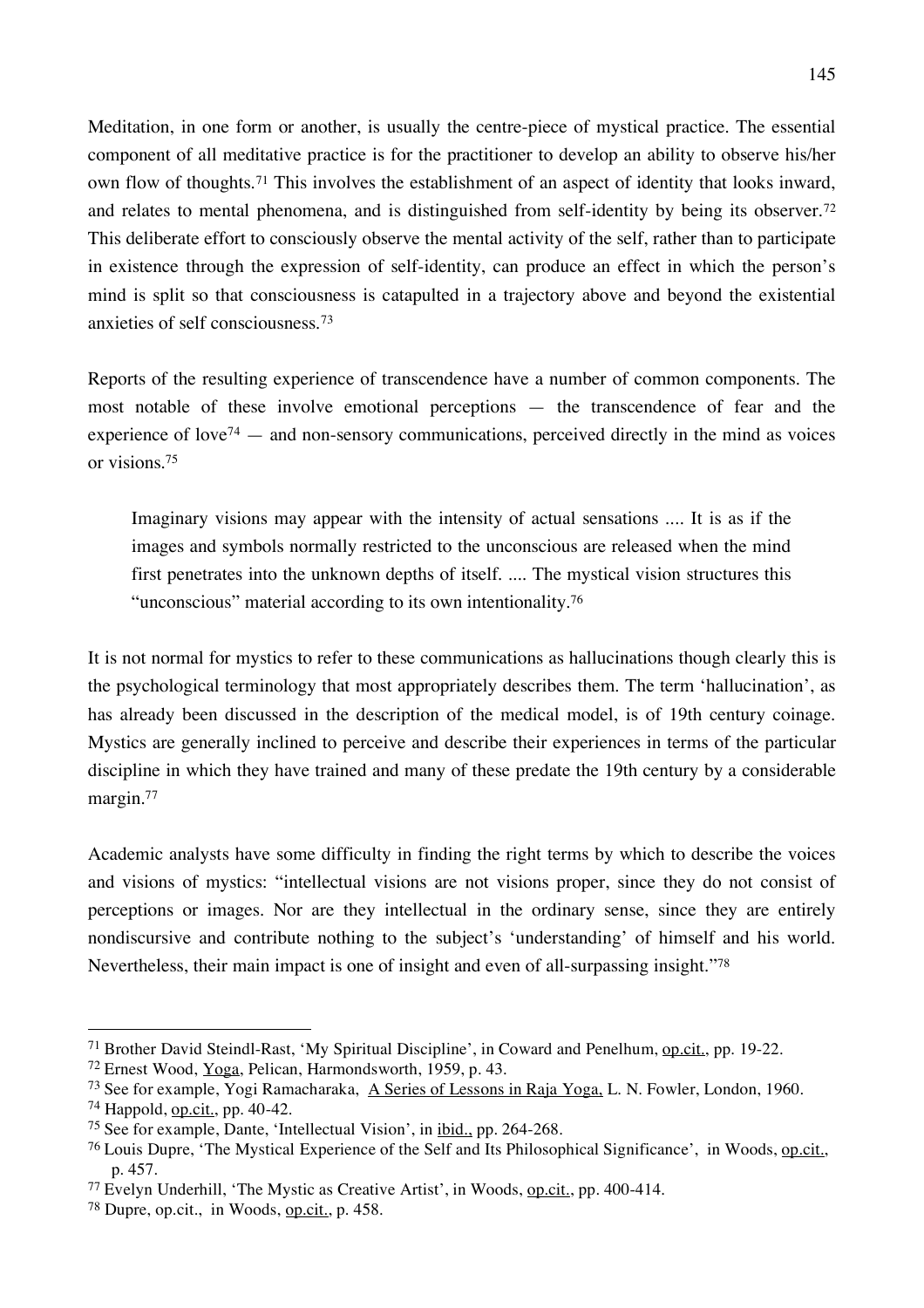Some analysts deal with the problem by focussing on the emotional aspects of mystical experience, and the "consciousness of close communion with God" is presented as being the primary aspect of mystical experience. Seemingly hallucinatory experience is relegated to a secondary role of lesser importance:

Among these symbols we must reckon a large number of the secondary phenomena of mysticism: divine visions and voices, and other dramatisations of the self's apprehensions and desires. The best mystics have always recognised the doubtful nature of these so-called divine revelations and favours, and have tried again and again to set up tests for discerning those which really 'come from God' i.e. mediate a valid spiritual experience. 79

However, some of the 'best mystics', i.e. those whose mystical experiences have been incorporated into the lore of mainstream religions, have been unequivocal about the significance of their voices and visions. John of Ephesus, for instance, the author of the Book of Revelation in the New Testament, relates how he was on the Isle of Patmos and,

was in the Spirit on the Lord's day, and heard behind me a great voice, as of a trumpet, saying, 'I am Alpha and Omega, the first and the last', and 'What thou seest, write in a book ....' And I turned to see the voice that spoke to me. And being turned, I saw seven golden candlesticks; and in the midst of the seven candlesticks one like unto the Son of Man, clothed with a garment down to the foot, and girt about the paps with a golden girdle. .... <sup>80</sup>

Mohammed, the founder of the Islamic religion, is reported by Moslem writers to have spent many years in contemplation before a mystical experience gave him the necessary insights to launch a major religion. The mystical experience involved a vision of the angel Gabriel who asked Mohammed to read instructions written on cloth:

He was passing the month of Ramadan in the cavern of Mount Hara, endeavouring by fasting, prayer and solitary meditation to elevate his thoughts to the contemplation of divine truth. .... As Mohammed lay wrapped in his mantle he heard a voice calling upon him. Uncovering his head a flood of light broke upon him in such intolerable splendour that he swooned. On regaining his senses he beheld an angel in human form, which, approaching from a distance, displayed a silken cloth covered with written characters. 81

 <sup>79</sup> Evelyn Underhill, 'The Essentials of Mysticism', in Woods, op.cit., p. 38.

<sup>80 &#</sup>x27;The Revelation of Jesus Christ', in Ernest Sutherland Bates, ed., The Bible Designed To Be Read As Literature, William Heinemann, London, 1920, p. 1198.

<sup>81</sup> Washington Irving, Life of Mohammed, Bell and Daldy, London 1869, quoted in Bucke, op.cit., p. 126.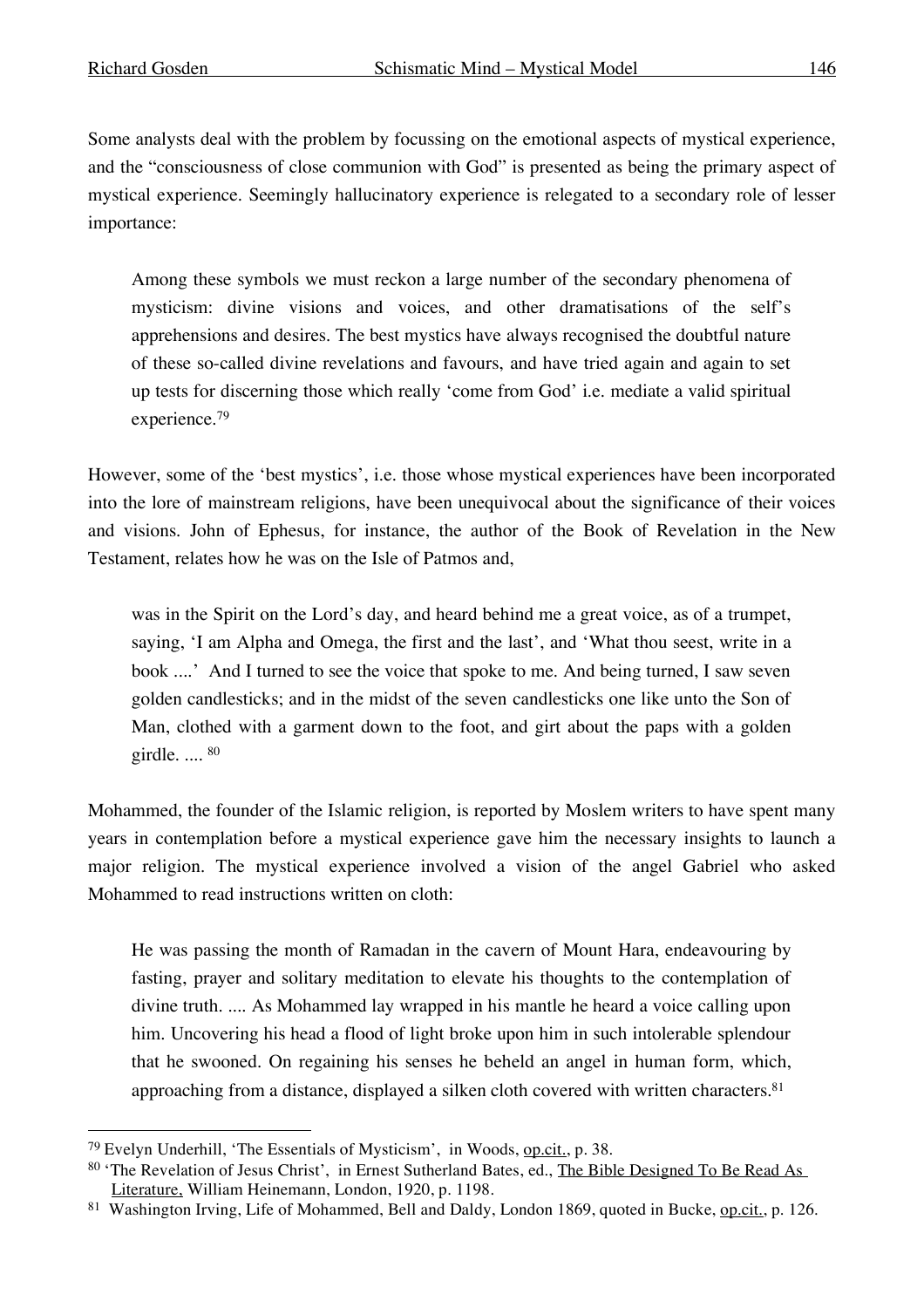Moses' inspiration to lead the Hebrews out of slavery in Egypt came from a mystical encounter with God as he tended his flock of sheep in the desert:

.... he came to the mountain of God, even to Horeb. And the angel of the Lord appeared unto him in a flame of fire out of the midst of a bush: and he looked, and, behold, the bush burned with fire, and the bush was not consumed. And Moses said, "I will now turn aside, and see this great sight, why the bush is not burnt." And when the Lord saw that he turned aside to see, God called to him out of the midst of the bush, and said, "Moses, Moses." .... 82

Moses' 'hallucinations' covered a considerable range in this encounter with God. He was given a messianic mission and as evidence that he would have the persuasive power necessary to fulfil the role he was led to believe he had been given a magical ability to turn his rod into a snake and to induce the symptoms of leprosy by putting "his arm into his bosom". 83

The New Testament provides ample evidence that the 'best mystics' are not immune to encountering visions and voices in their mystical experiences. John the Baptist had been instructed by a mystical presence to baptise people in the River Jordan and to persevere in this task until he encountered a person "upon whom thou shalt see the Spirit descending, ...."<sup>84</sup>

And it came to pass in those days, that Jesus came from Nazareth of Galilee, and was baptised of John in Jordan. And straight away coming up out of the water, he saw the heavens opened, and the spirit like a dove descending upon him: and there came a voice from heaven, saying, "Thou art my beloved Son, in whom I am well pleased."85

George Fox, the founder of the Quaker religion,<sup>86</sup> left a diary with many accounts of his mystical experiences, some of which involved visions and voices. He relates how, on one occasion, he separated from friends to pay a solitary visit to the city of Lichfield in England.

I was commanded by the Lord to pull off my shoes. I stood still for it was winter: but the word of the Lord was like a fire in me. So I put off my shoes and left them with the shepherds; and the poor shepherds trembled, and were astonished. Then I walked on about a mile, and as soon as I got within the city, the word of the Lord came to me again, saying: Cry, 'Wo to the bloody city of Lichfield!' So I went up and down the streets, crying with a loud voice, Wo to the bloody city of Lichfield! It being market

 <sup>82</sup> The Book of Exodus, in Bates, op.cit., p. 82.

<sup>83</sup> Ibid., p. 83.

<sup>84</sup> The Gospel According To John, in Bates, op.cit., p. 1008.

<sup>85</sup> The Gospel According To Mark, in Bates, op.cit., p. 902.

<sup>86</sup> James, op.cit., p. 30.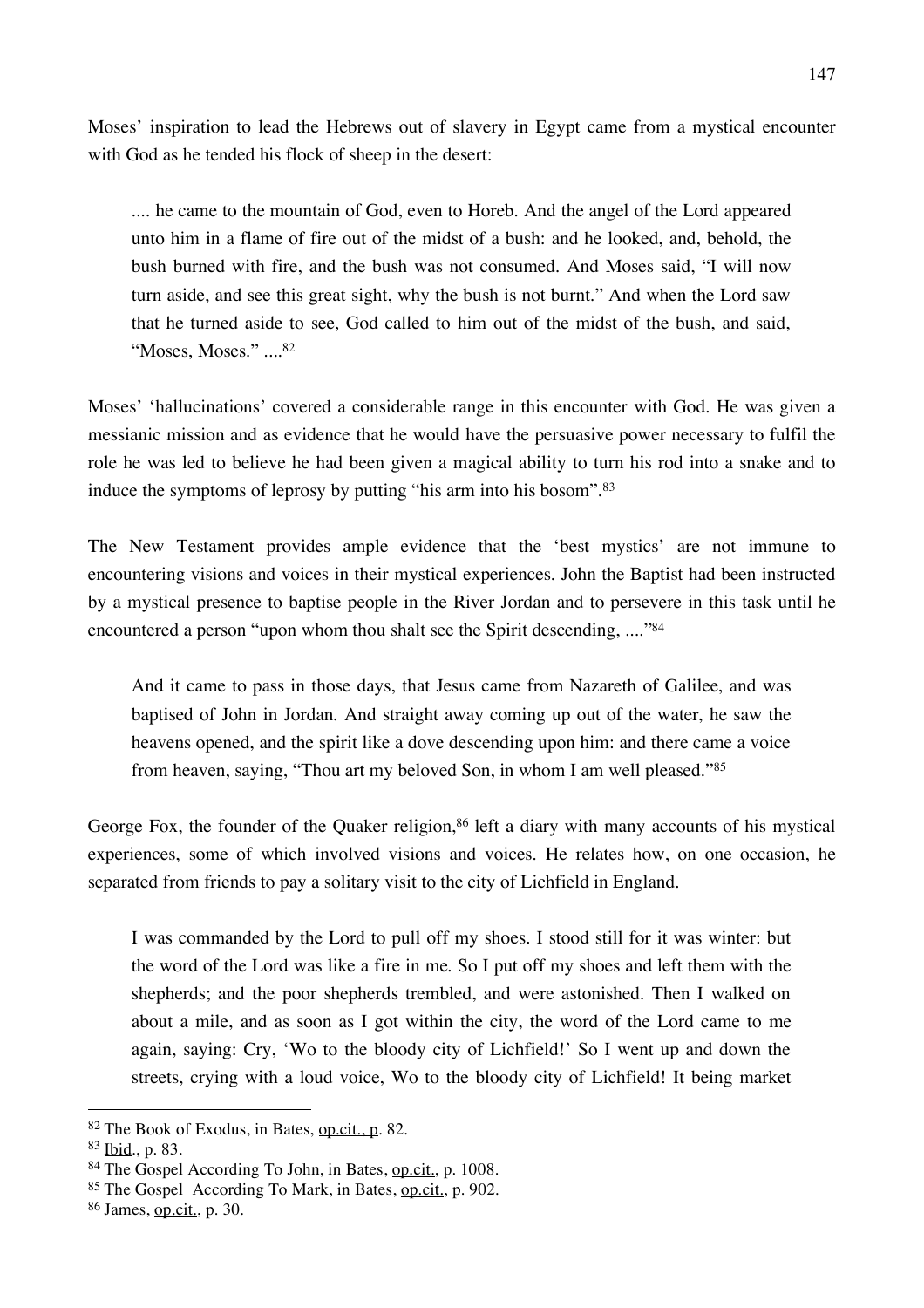day, I went into the market-place, and to and fro in the several parts of it, and made stands, crying as before, Wo to the bloody city of Lichfield! And no one laid hands on me. As I went thus crying through the streets, there seemed to me to be a channel of blood running down the streets, and the market-place appeared like a pool of blood.<sup>87</sup>

In The Varieties of Religious Experience William James shows considerable respect for George Fox's mystical accomplishments and his contribution to religious understanding. James returns repeatedly to Fox's Journal to demonstrate finer points of religious understanding. By way of explaining Fox's unusual behaviour in Lichfield James writes:

No one can pretend for a moment that in point of spiritual sagacity and capacity, Fox's mind was unsound. Everyone who confronted him personally, from Oliver Cromwell down to county magistrates and jailers, seems to have acknowledged his superior power. Yet from the point of view of his nervous constitution, Fox was a psychopath<sup>88</sup> or *détraqué* of the deepest dye. 89

James was a medical practitioner and a psychologist and The Varieties of Religious Experience came out of a lecture series he gave at Edinburgh University in 1901-02. His assessment that Fox had soundness of mind in regard to spiritual judgement but that his nervous constitution, as indicated by the Lichfield behaviour, was psychopathic, supports the basic contention of the mystical model which argues that mental health professionals are predisposed to label mystics as mentally ill people. In James' case this is done in spite of the recognition given to the value of Fox's mysticism. This raises the interesting question as to whether James would have offered treatment to Fox, at the possible risk of undermining his mystical capacity, had the two men lived at the same time and made contact with one another.

### Mysticism and Psychiatry

James was not the only mental health professional living around the turn of the 20th century who made a link between mysticism and mental illness. Richard Maurice Bucke was a late-19th century Canadian psychiatrist who published a book in 1901 entitled Cosmic Consciousness.<sup>90</sup> In the book Bucke outlined a theory about the evolution of consciousness which he had developed from a mixture of sources including observations made of his patients, analyses of literature, and self-

 <sup>87</sup> George Fox, 'Journal', quoted in ibid., pp. 30-31.

<sup>88</sup> Psychopath has been used during the 20th century to describe a specific non-psychotic mental disorder that has since been renamed and now appears as 'antisocial personality disorder' in the DSM IV. However, this technical usage for 'psychopath' was only adopted after the time in which James wrote the comments quoted above. It is fair to assume that James used 'psychopath' here as a generic term for mental illness and that what is now called schizophrenia can be included in this generalisation.

<sup>89</sup> James, op.cit., p. 30.

<sup>90</sup> Bucke, op.cit.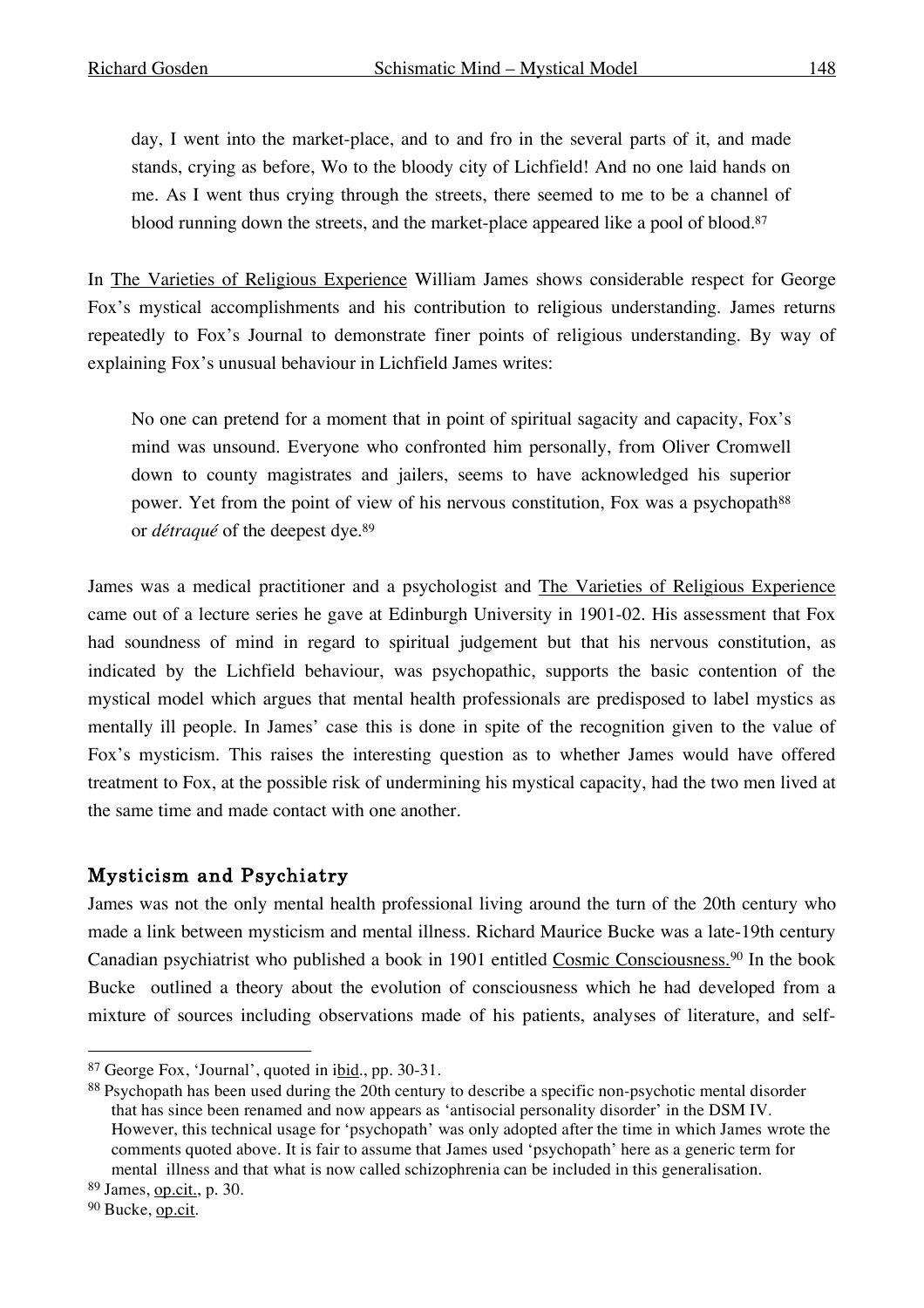examination of his own mental functioning. The theory not only linked mysticism and mental illness but also fitted them both into an evolutionary context.

Bucke's hypothesis was that human consciousness is engaged in an evolutionary process and is slowly moving through three distinct phases of development. The first stage he called 'simple consciousness', <sup>91</sup> which he described as being concerned with sense perceptions. This primary level of consciousness is shared with other animals and was the only kind of consciousness available to our humanoid ancestors.

According to Bucke humans became distinguished from other animals by growing into a second level of development he called 'self consciousness'. <sup>92</sup> Most modern people live on this second level of consciousness but, according to Bucke, a third possibility is also available. He argued that there is a higher level of understanding, above self consciousness, which he called 'cosmic consciousness', and that its attainment is an evolutionary step above the current human status.

Bucke believed that only a select few individuals had so far experienced cosmic consciousness but he claimed to have had his own first hand experience of it. Speaking disconcertingly of himself in the third person he wrote the following description of his own mystical experience by which he was introduced to this higher level of consciousness.

He was in a state of quiet, almost passive enjoyment. All at once, without warning of any kind, he found himself wrapped around as it were by a flame-coloured cloud. For an instant he thought of fire, some sudden conflagration in the great city; the next, he knew that the light was within himself. Directly afterwards came upon him a sense of exultation, of immense joyousness accompanied or immediately followed by an intellectual illumination quite impossible to describe. Into his brain streamed one momentary lightning-flash of the Brahmic Splendour which has ever since lightened his life; upon his heart fell one drop of Brahmic Bliss, leaving thence-forward for always an aftertaste of heaven. Among other things he did come to believe, he saw and knew that the Cosmos is not dead matter but a living Presence, that the soul of man is immortal, that the universe is so built and ordered that without any peradventure all things work together for the good of each and all, that the foundation principle of the world is what we call love and that the happiness of everyone is in the long run absolutely certain.<sup>93</sup>

The above description should not be dismissed as a compromising confession of mental instability from a dweller on the fringe of the psychiatric profession. At the time Bucke wrote about his experience he was at the height of a highly successful career. Between 1876 and 1890 he held posts

 <sup>91</sup> Ibid., p. 1.

<sup>92</sup> Ibid., p. 1.

<sup>93</sup> Ibid., pp. 9-10.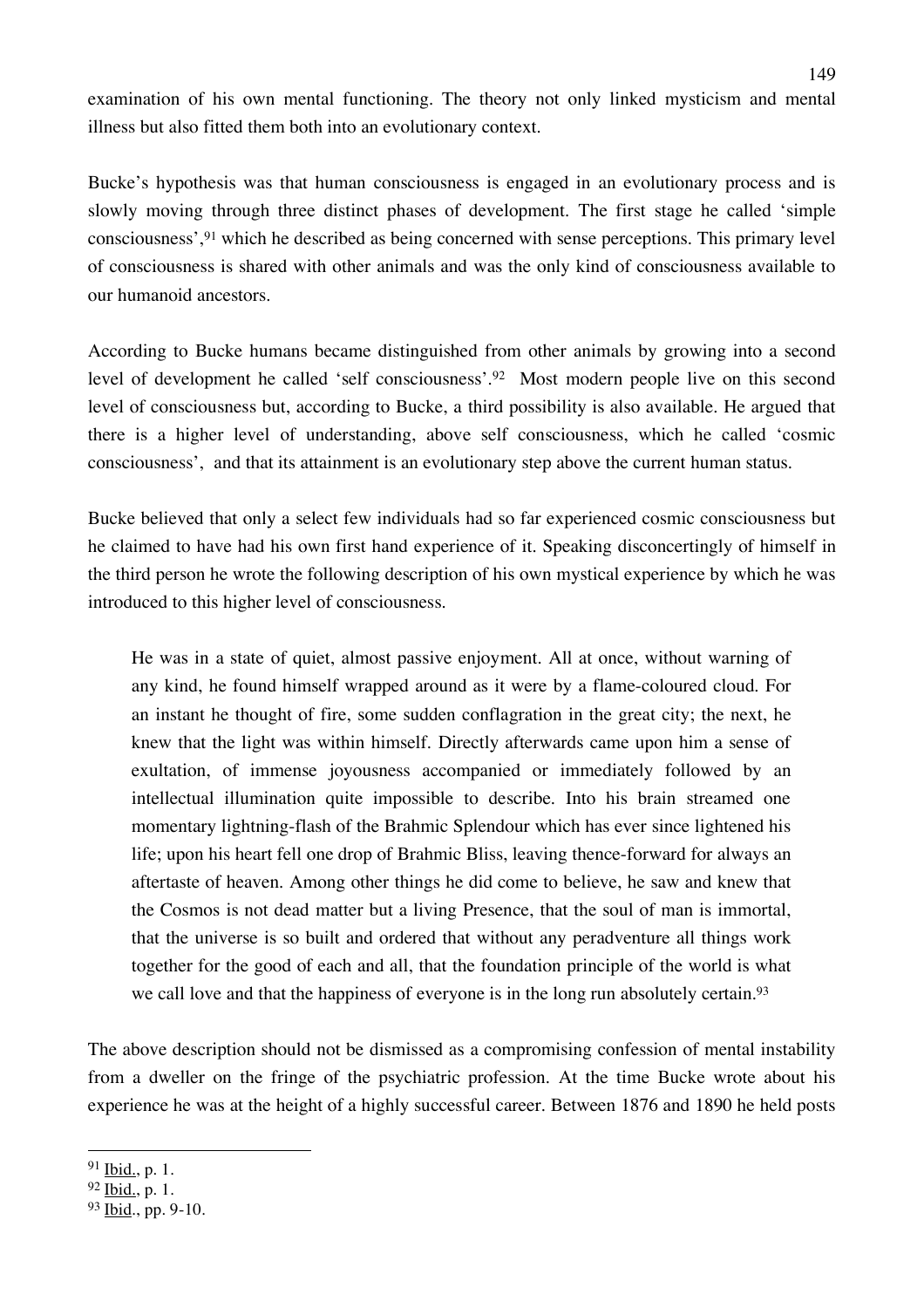as Superintendent of the Provincial Asylum for the Insane at Hamilton and Superintendent of the London (Ontario) Hospital. He was also made Professor of Mental and Nervous Diseases at Western University (London, Ontario), and elected President of the Psychological Section of the British Medical Association and President of the American Medico-Psychological Association.<sup>94</sup>

In his time Bucke was considered "one of the foremost alienists"<sup>95</sup> on the North American continent. The description of his mystical experience, far from being an embarrassment to him, was written up separately as a scientific account of unusual psychological phenomena and appeared in the Proceedings and Transactions of the Royal Society of Canada.<sup>96</sup>

Bucke's book is divided into six parts. The first three parts lay down the foundations of his theory. Part IV is concerned with demonstrating that a number of historical figures, most of whom were poets or the founders of major religions, had experienced unusual mental phenomena, which he claimed are instances of cosmic consciousness. He largely relied on interpreting their writing, or accounts of their lives and experiences, to provide the evidence. The list includes such names as Gautama the Buddha, Jesus, Mohammed, Dante, Francis Bacon (also known as William Shakespeare according to Bucke) and William Blake.

Part V of the book is a similar examination of a longer list of "Additional—some of Them Lesser, Imperfect, and Doubtful Instances"97 of cosmically conscious individuals. This list is also largely comprised of poets and religious figures but it also includes thirteen people who were contemporaries of Bucke and whose identities he concealed by only referring to them by their initials. Some of the accounts given of the lives and experiences of these people indicate they had sought medical advice and, although Bucke doesn't directly say so, it is fair to assume that at least some of them might have been Bucke's own patients.

Bucke observed that people who had undergone mystical experience often developed difficulties relating to other people and that throughout history they have been "either exalted, by the average self conscious individual, to the rank of gods, or, adopting the other extreme, are adjudged insane".98 Bucke believed he had found a solution to this problem by defining them as ordinary people who had simply taken an evolutionary step that all humans would inevitably take, sooner or later.

<sup>&</sup>lt;sup>94</sup> George Moreby Acklom, "The Man and the Book", introduction to *ibid.* 

<sup>95</sup> Ibid.

<sup>96</sup> Richard Maurice Bucke, Proceedings and Transactions of the Royal Society of Canada, Series II, Vol. 12, pp. 159-196, cited in Ibid.

<sup>97</sup> Bucke, Cosmic Consciousness, op.cit., p. 255.

<sup>98</sup> Ibid., p. 3.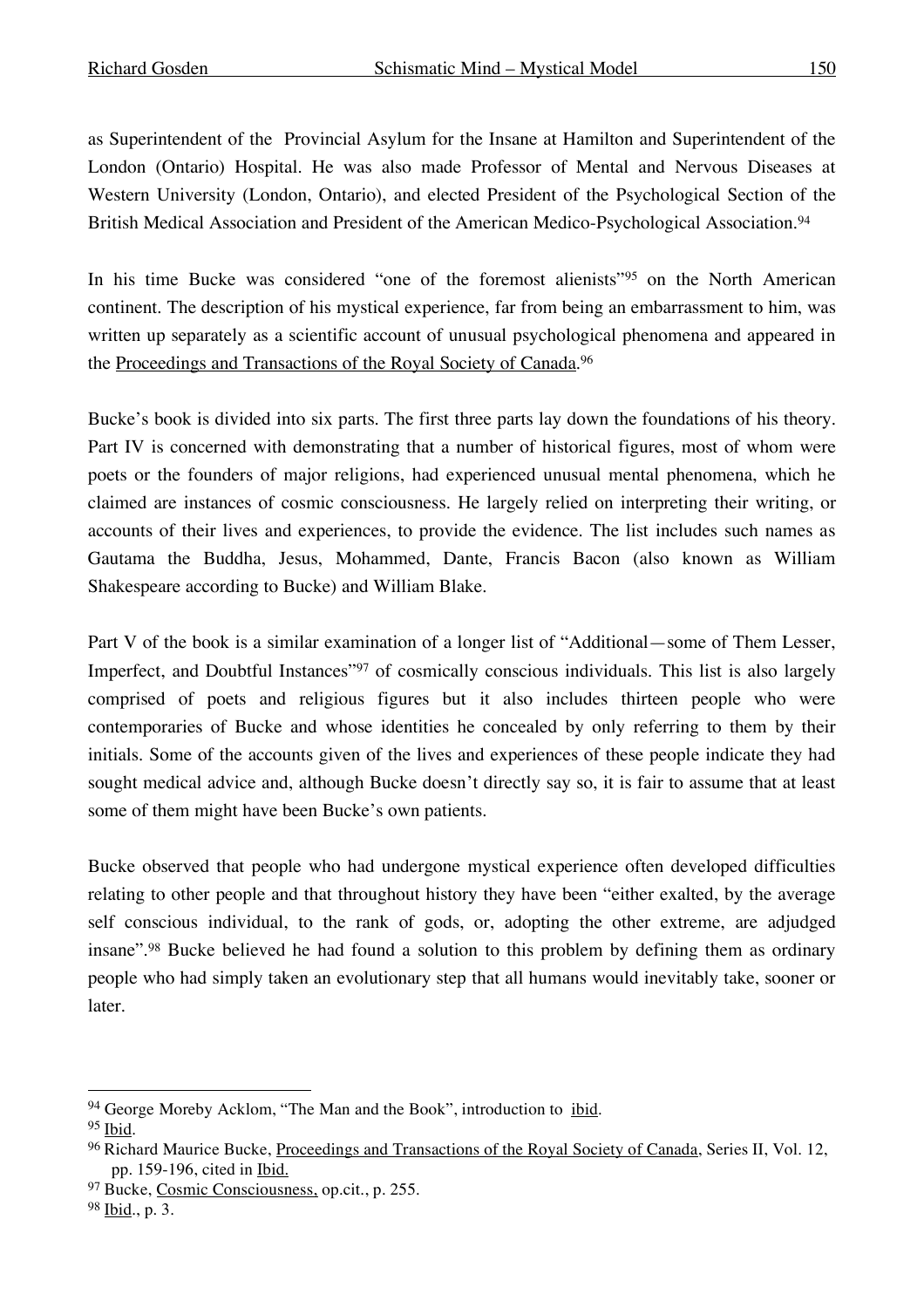It may be technically incorrect to identify Bucke as the originator of the mystical model for schizophrenia. Bucke, after all, developed his theory before the modern understanding of schizophrenia had been formulated. His book on cosmic consciousness was published some ten years before Bleuler's monograph, in which the term schizophrenia was first used, and Kraepelin's earlier criteria for dementia praecox described a condition that ended in a long-term slide into dementia, which did not fit Bucke's description of cosmic consciousness. However, when Bucke's accounts of cosmic consciousness are compared with modern psychiatric descriptions of the symptoms of acute schizophrenic episodes, involving delusions and hallucinations, the similarity is inescapable.

Bucke devoted a chapter to the Apostle Paul, for instance, and reproduces numerous extracts from biblical sources which refer to Paul's mystical experiences. His vision on the road to Damascus is well known:

And it came to pass, that as I made my journey, and drew nigh unto Damascus, about noon, suddenly there shone from heaven a great light round about me. And I fell unto the ground, and heard a voice saying to me, **Saul, Saul, why persecutest thou me?** And I answered, Who art thou, Lord? And he said unto me, **I am Jesus of Nazareth whom thou persecutest:** And they that were with me beheld indeed the light, but they heard not the voice of him that spake to me. and I said, What shall I do, Lord? And the Lord said unto me, **Arise, and go into Damascus. And there it shall be told unto thee of all things which are appointed for thee to do.** And when I could not see for the glory of that light, being led by the hand of them that were with me, I came into Damascus.<sup>99</sup>

A modern person who described to a psychiatrist such an experience, involving a vision of light and the hearing of Jesus' voice, would, almost certainly, be diagnosed as suffering from schizophrenia.

#### Anti-Psychiatry, Laing and the Mystical Model

The widespread interest in psychic and mystical interpretations of mental phenomena, which was apparent around the turn of the century, largely lapsed into indifference as the 20th century progressed. The mystical model for explaining the symptoms of schizophrenia didn't properly come to the surface until the 1960s with the advent of the anti-psychiatry movement. The anti-psychiatry movement was largely born out of the spirit of anti-establishment protest that characterised this era and the "furious rebellion" of antipsychiatry against conventional psychiatric models "was like a lightning rod for the key ideas of the time, combining Sartre, Jung and Gregory Bateson into a perfect model of Rousseallian humanism for the counter-culture of the 1960s".<sup>100</sup>

 <sup>99</sup> Acts of the Apostles, quoted in ibid., p. 114.

<sup>&</sup>lt;sup>100</sup> Carole Angier, 'R. D. Laing: A Divided Self', <u>New Statesman</u>, Vol. 25, No. 4294, 26 July, 1996, p. 46.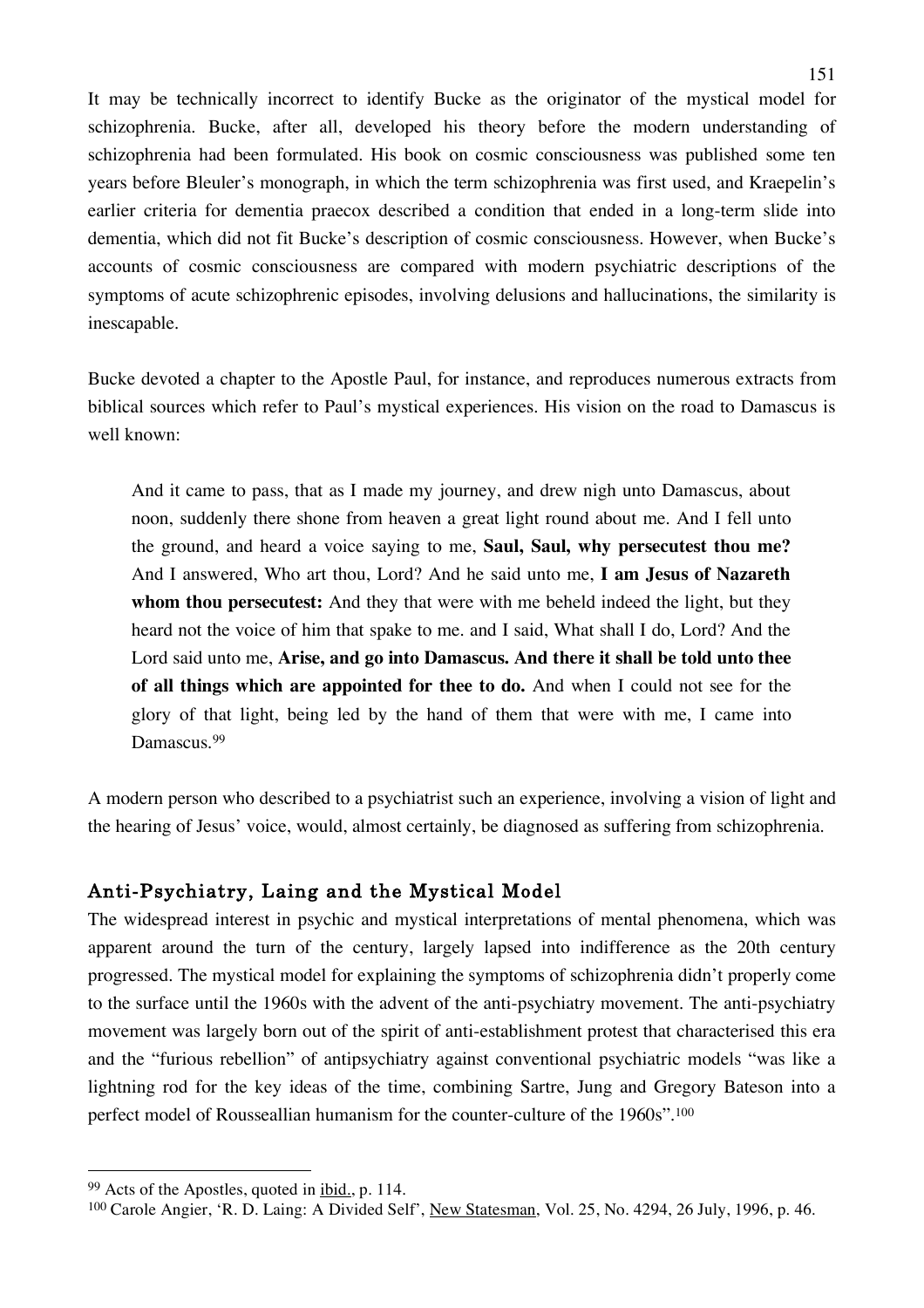The unifying principle of the anti-psychiatry movement was a view that psychiatric practice is a form of social control. However, although there was agreement on the need to curb this aspect of psychiatry there were still a number of diverse positions taken within the antipsychiatry movement on the interpretation of schizophrenic symptoms. The mystical model was only one of these positions.

The two major figures that emerged as leading polemicists for the anti-psychiatry movement were themselves both psychiatrists: Ronald D. Laing in the UK and Thomas Szasz in the US. A mystical interpretation of schizophrenia, in so much as it confirms the reality of abnormal mental experience, is anathema to Thomas Szasz's point of view. Szasz's view of the symptoms is that they are actually non-existent. His explanations as to why these mythical symptoms are persistently reported are two-fold: sometimes they are trumped up, heresy-like accusations levelled by the state against irritating citizens, <sup>101</sup> in order to control them; and at other times they are the theatrically expressed fantasies of predatory, attention-seeking individuals. <sup>102</sup> Szasz believes that schizophrenia is a myth and his theory will be closely examined in Chapter 8.

While Szasz is the leading light of the myth-of-mental-illness model, R. D. Laing, on the other hand, became the godfather of the mystical model:

Certain *transcendental experiences* seem to me to be the original well-spring of all religions. Some psychotic people have transcendental experiences. Often (to the best of their recollection), they have never had such experiences before, and frequently they will never have them again.<sup>103</sup>

Although Laing was not certain that schizophrenia was the best route into mystical experience<sup>104</sup> he became convinced that the mystical model was the best interpretation of the schizophrenic experience. Laing appears to have been influenced by something Gregory Bateson wrote in a "brilliant introduction to a nineteenth-century autobiographical account of schizophrenia."105 Bateson likened a person experiencing schizophrenic symptoms to an explorer "embarked on a voyage of discovery which is only completed by his return to the normal world, to which he comes

 <sup>101</sup> Thomas Szasz, Schizophrenia: Sacred Symbol of Psychiatry, Basic Books, New York, 1976.

<sup>&</sup>lt;sup>102</sup> Thomas Szasz, Cruel Compassion: Psychiatric Control of Society's Unwanted, John Wiley and Sons, New York, 1994, p. 145.

<sup>103</sup> Laing, op.cit., p. 112.

<sup>104</sup> Ibid.

<sup>105</sup> Ibid., p. 97.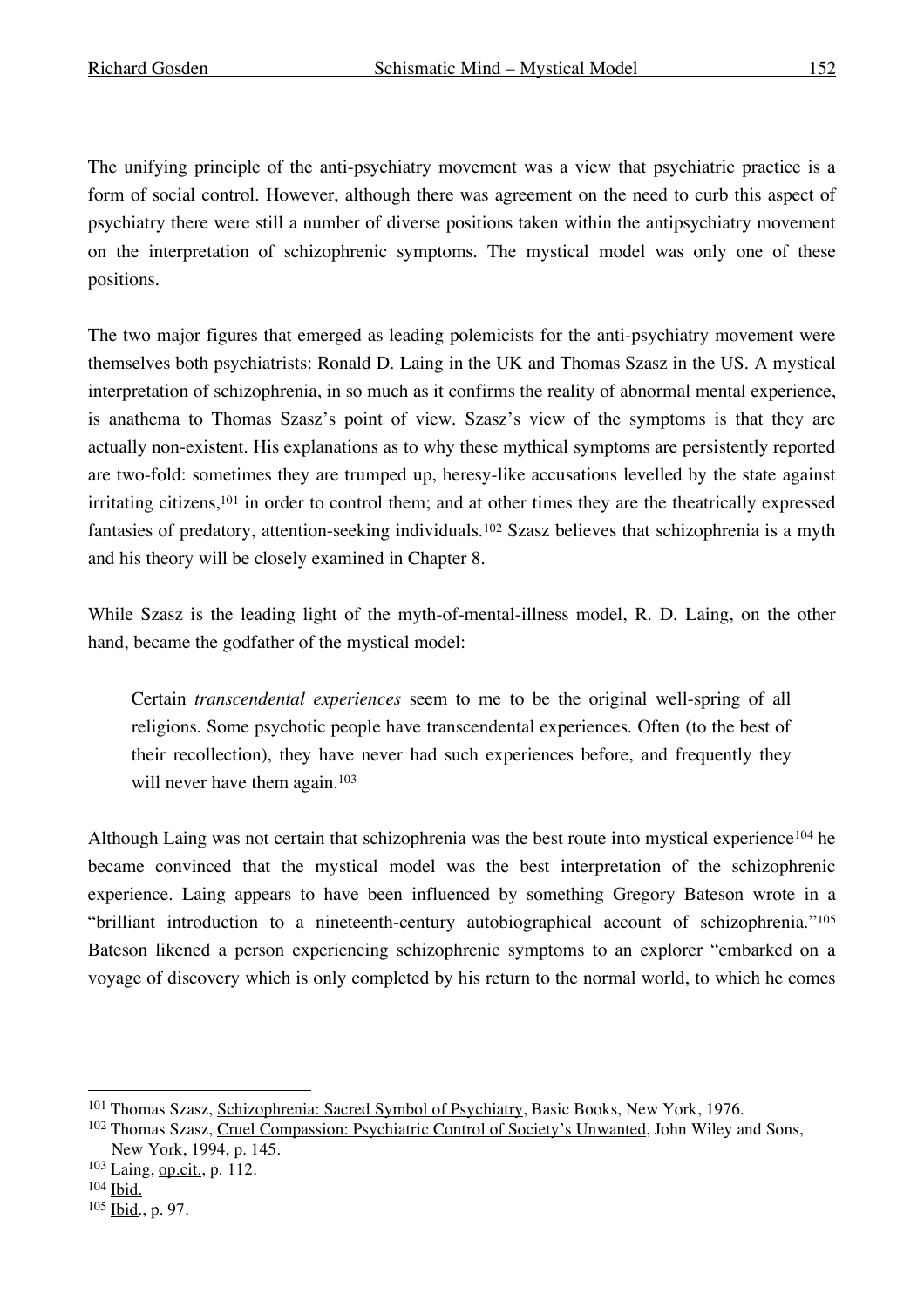back with insights different from those of the inhabitants who never embarked on such a voyage". 106

Laing's own favoured metaphor begins with a dichotomy which he sees as having given rise in the human condition to "the split of our experience into what seems to be two worlds, inner and outer".<sup>107</sup> The outer world is the world of normal experience whereas the inner world is the venue for the unusual experiences encountered by schizophrenics and mystics. To Laing any separation of these two worlds is artificial and "the process of entering into the other world from this world, and returning to this world from the other world, is as natural as death and giving birth or being born."108

Taking up Bateson's motif of a journey to describe the schizophrenic experience Laing himself speculated that:

The journey is experienced as going further 'in', as going back through one's personal life, in and back and through and beyond into the experience of all mankind, of the primal man, of Adam and perhaps even further into the being of animals, vegetables and minerals.

In this journey there are many occasions to lose one's way, for confusion, partial failure, even final shipwreck: many terrors, spirits, demons to be encountered, that may or may not be overcome.

We do not regard it as pathologically deviant to explore a jungle, or to climb Mount Everest. .... We are far more out of touch with even the nearest approaches of the infinite reaches of inner space than we now are with the reaches of outer space. We respect the voyager, the explorer, the climber, the space man. It makes far more sense to me as a valid project - indeed as a desperately urgently required project of our time, to explore the inner space and time of consciousness. Perhaps this is one of the few things that still make sense in our historical context. We are so out of touch with this realm that many people can now argue seriously that it does not exist. It is very small wonder that it is perilous indeed to explore such a lost realm. 109

Speaking about schizophrenics who have inadvertently lost themselves in this inner world Laing says: "This is where the person sitting in a chair labelled catatonic has often gone. He is not at all here: he is all there. He is frequently very mistaken about what he is experiencing, and probably

<sup>&</sup>lt;sup>106</sup> Gregory Bateson, ed., Perceval's Narrative. A Patient's Account of his Psychosis, Stamford University Press, Stamford, 1961, p. xiii.

<sup>107</sup> Laing, op.cit., p. 103.

<sup>108</sup> Ibid.

<sup>109</sup> Ibid., pp. 104-105.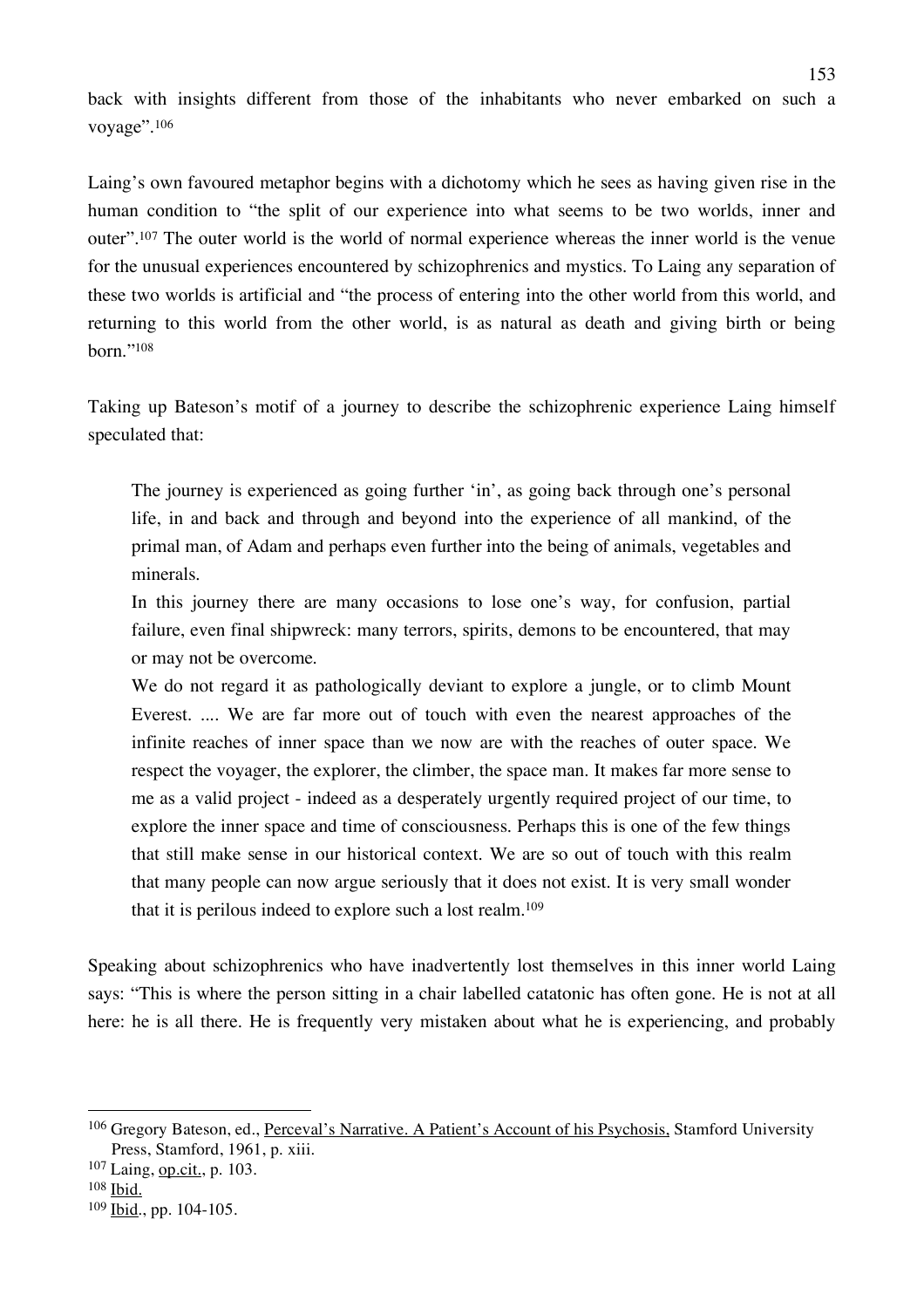does not want to experience it. .... There are very few of us who know the territory in which he is lost, who know how to reach him, and how to find the way back."<sup>110</sup>

Laing was very concerned with the approach of normal psychiatric practice, which he called "a degradation ceremonial". <sup>111</sup> He believed that a new approach, an "initiation ceremonial", should be developed for "those who are about to go into a schizophrenic breakdown".<sup>112</sup> Laing argued that psychiatrists and psychiatric treatment should be replaced by guides who have themselves been on the inner journey: "Psychiatrically, this would appear as ex-patients helping future patients to go mad."113

He summarised his view of a mystical interpretation of schizophrenia in point form:

- (i) a voyage from the outer to the inner,
- (ii) from life to a kind of death,
- (iii) from going forward to going back,
- (iv) from temporal movement to temporal standstill,
- (v) from mundane time to aeonic time,
- (vi) from the ego to the self,
- (vii) from being outside (post-birth) back into the womb of all things (pre-birth),
- and then subsequently a return voyage from
- (1) inner to outer,
- (2) from death to life,
- (3) from the movement back to a movement once more forward,
- (4) from immortality back to mortality,
- (5) from eternity back to time,
- (6) from self to a new ego,
- (7) from a cosmic foetalization to an existential rebirth.<sup>114</sup>

Laing likened returning schizophrenics to lost explorers of the Renaissance, who eventually found their way home, and he argued that schizophrenics deserved no less respect than was accorded to these explorers.115 But there seems to be a pessimistic streak motivating some of Laing's thinking and he implies that schizophrenia might play some kind of essential role of renewal for the human race: "If the human race survives, future men will, I suspect, look back on our enlightened epoch as

- <sup>112</sup> Ibid.
- <sup>113</sup> Ibid.
- <sup>114</sup> Ibid.

 <sup>110</sup> Ibid., p. 105.

 $111$  Ibid., p. 106.

<sup>115</sup> Ibid., p. 107.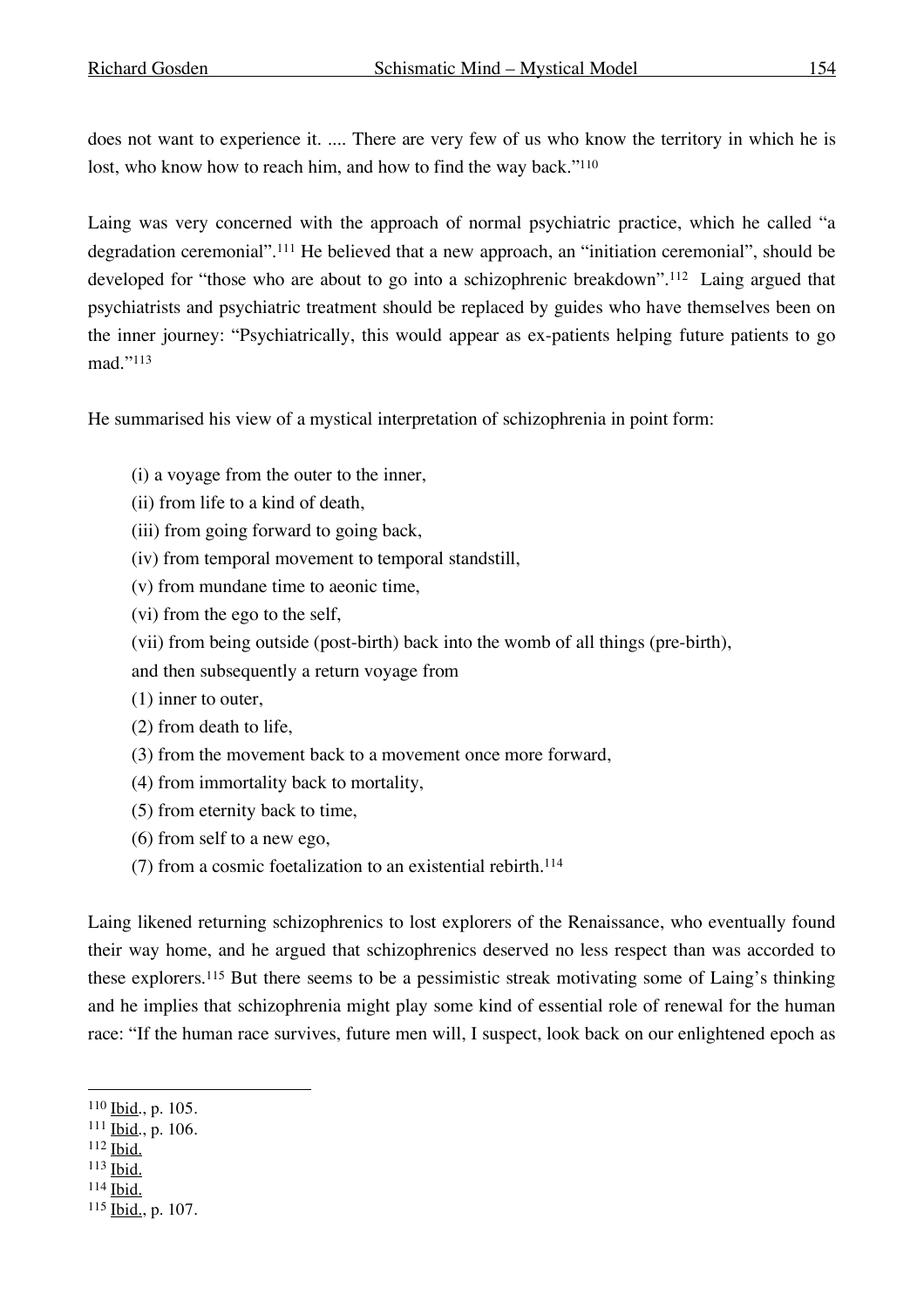a veritable age of Darkness. .... They will see that what we call 'schizophrenia' was one of the forms in which, often through quite ordinary people, the light began to break through the cracks in our all-too-closed minds."116

Laing was scathing in his criticism of psychiatric practice when it is informed by a belief in a biological cause for schizophrenia:

The ways of losing one's way are legion. Madness is certainly not the least unambiguous. The counter-madness of Kraepelinian psychiatry is the exact counterpart of 'official' psychosis. Literally, and absolutely seriously, it is as *mad*, if by madness we mean any radical estrangement from the totality of what is the case. 117

Laing himself was not very popular amongst his psychiatric peers and most of his following came from the anti-establishment new left of politics, which was surging at this time:118 "We may see the growth of his ideas as a progressive and serial challenging of the whole catalogue of schizoid 'symptoms' that is customarily presented in psychiatric textbooks."119 This challenging, it was observed, began to show evidence that Laing was not only viewing his schizophrenic patients as mystical voyagers but that he was, himself, personally engaged in mystical pursuit. Appended to the Penguin edition of his 1967 book, The Politics of Experience, was a short autobiographical fragment entitled The Bird of Paradise. This piece was written in the first person and described an inner journey. Commentators have speculated that it may have been either an experimental attempt to describe the schizophrenic experience of one of his patients or, alternatively, it could have been an account of a brief psychotic experience that Laing had actually undergone himself. 120

In 1971 Laing surprised both his psychiatric colleagues and his new left followers by withdrawing from psychiatric practice and departing for Sri Lanka. In Sri Lanka he set about devoting himself entirely to the mystical pursuit of Buddhist meditation. An academic from the Anthropology Department of Syracuse University, who encountered him there towards the end of 1971, wrote that Laing,

has virtually broken his bridges with things British and psychiatrical. He is not only doing Theravada Buddhist meditation there — he does it seventeen hours a day, for the past five months. He spent six weeks in a training monastery in Kandubodda, in central

 <sup>116</sup> Ibid.

<sup>117</sup> Ibid., p. 117.

<sup>118</sup> Peter Sedgwick, 'R. D. Laing: self, symptom and society', in Robert Boyers and Robert Orrill, eds., Laing and Anti-Psychiatry, Penguin, Harmondsworth, 1972, pp. 17-22.

<sup>119</sup> Ibid., p. 41.

<sup>120</sup> Ibid., p. 39.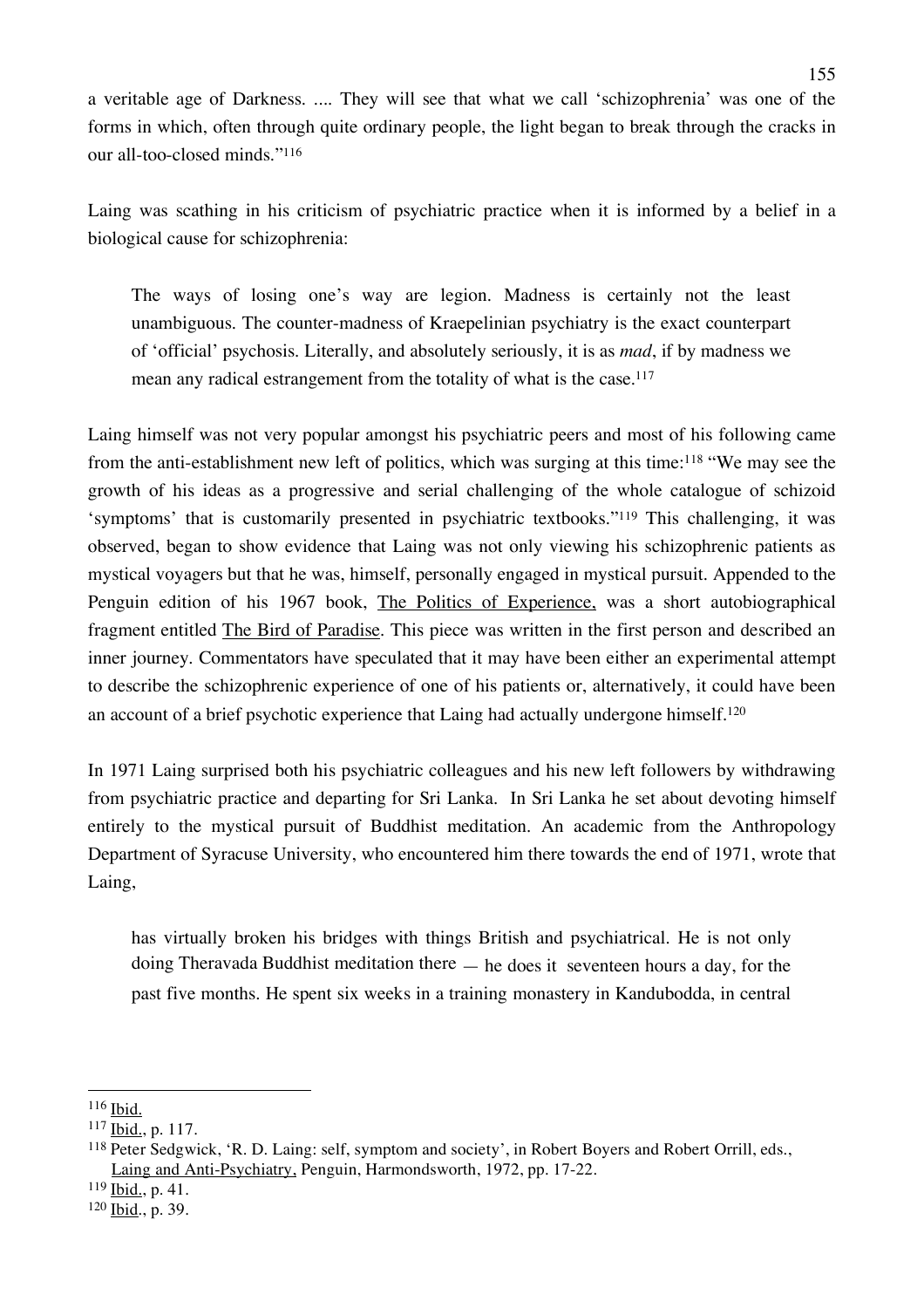Ceylon, and the senior monk there told me that Laing has been doing better, much better, than long-time meditation experts, Singhalese Buddhist as well as foreign.<sup>121</sup>

But Laing was back on the lecture circuit in the United States and Europe in less than a year. In his meditations he had been visited by a vision of a new solution to the problem of the human condition. Adults, he claimed, are haunted throughout their lives by fragmented memories of their own conception, fetal life and birth experiences. He preached a new panacea in the therapeutic 'rebirthing experience'. Of his own birth he said:

I can remember it happening to me as a body blow, a searing pain, a complete total organismic reflex ... which took my breath away before I got my breath, and produced a triple red light . . . quite suddenly the only status quo I knew was, within seconds--the time it took for the scissors and clamp to sever that connection--abruptly ended . . . being born was an experience I certainly wouldn't like to repeat.<sup>122</sup>

Psychiatric theories are subject to changing fashions in social thought and Laing's approaches to psychiatric issues have now become decidedly unfashionable. One observer of psychiatric trends, writing in the mid-1990s, even had difficulty in understanding why anybody had taken Laing seriously in the first place:

But how, how could intelligent and literate college students, professors, and physicians take such nonsense seriously? It had to be the times. Large public mental hospitals were an abomination. Vietnamese were being bombed into smithereens to 'free' them from oppression. Heads of government lied to their peoples cavalierly. Reason had not worked in an age of unreason; perhaps mysticism, raw emotion, transcendental experiences, primal screams, or rebirthing would. 123

### Jung

Laing's latter career-move to mystical self-immersion, however, is not the rule amongst advocates of the mystical model for schizophrenia. Some of the more significant psychiatric advocates of the mystical model have been fairly sober-minded Jungians. One of these, John Weir Perry, is perhaps the most articulate mystical advocate of all. However, before describing Perry's approach it might be wise to briefly discuss Jung's own interpretation of schizophrenic symptoms. The reason for this is that although some Jungians, like Perry, have theoretical approaches that clearly fall within the mystical model, Jung's own theories can not be so easily placed.

 <sup>121</sup> Ageha Bharati, 'Letter to Peter Sedgwick', November, 1971, reproduced in, Ibid., p. 46.

<sup>122</sup> Leon Eisenberg, 'R. D. Laing: A Biography', The Lancet, Vol. 344, No. 8927, 1 October, 1994, p. 939. <sup>123</sup> Ibid.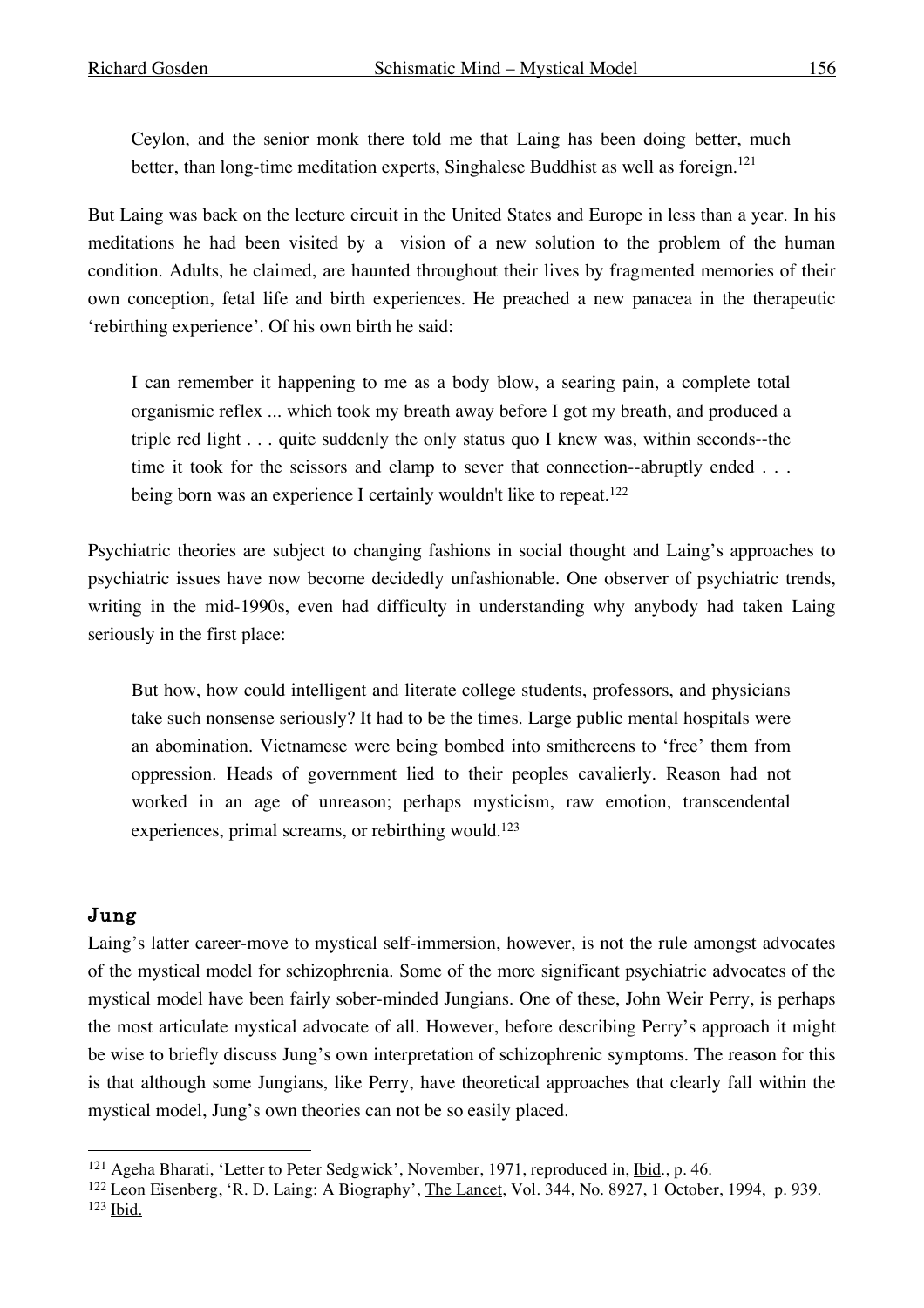Jung spent most of his long career wavering within the medical model, first favouring the biological interpretation, and then the experiential/environmental interpretation. Finally, towards the end of his career, he found a way to integrate both, along with the essential mythological components of the mystical model. The full complexity of his theory is often not adhered to by modern Jungians and, through selecting only certain parts of his theory, Jungians find they can accommodate themselves to both the mystical and medical models.

In a volume entitled The Psychogenesis of Mental Disease<sup>124</sup> a collection of Jung's scientific papers is to be found which span more than half a century of publication. The collection includes a number of papers which, when read in the sequence of their publication, provide a guide to the evolution of Jung's thinking on the aetiology of schizophrenia.

As a young man Jung studied under Professor Bleuler at the Burgholzli hospital in Zurich, where he was an assistant physician. Under Bleuler's guidance Jung chose for his doctoral dissertation to "investigate experimentally the disintegration of ideas in schizophrenia". <sup>125</sup> In 1907 he published a paper entitled The Psychology of Dementia Praecox<sup>126</sup> in which he set forth the knowledge he had accumulated on the subject. (This was shortly before Bleuler gave the condition its modern name of schizophrenia.) The publication of Jung's paper had a considerable impact and firmly established his reputation as a psychiatric researcher. It also brought Jung to the attention of Freud and led to their first meeting.127

In this paper Jung continued Kraepelin's work of delineating the boundaries of the mental disease which was soon to become known as schizophrenia, and which was then generally assumed to have a biological cause. Some of Jung's most interesting assertions are concerned with a symptom he called "affectations". He argued that affectations involved phenomena like "mannerism, eccentricity, and mania for originality"128 and were often encountered in people who were out of their social element.

A very common form of this affectation is the pretentious and artificial behaviour of women of a lower social position  $-$  dressmakers, nurses, maids, etc.  $-$  who mix with those socially above them, and also of men who are dissatisfied with their social status and try to give themselves at least the appearance of a better education or a more imposing position.129

<sup>&</sup>lt;sup>124</sup> C. G. Jung, The Psychogenesis of Mental Disease, R. F. C. Hull, trans., Routledge and Kegan Paul, London, 1960.

<sup>125</sup> C. G. Jung, 'Schizophrenia', in Ibid, p. 256.

 $126$  C. G. Jung, 'The Psychology of Dementia Praecox', in Jung, op.cit., pp. 1-153.

<sup>127</sup> Ibid., p. v.

<sup>128</sup> Ibid., p. 75.

<sup>129</sup> Ibid.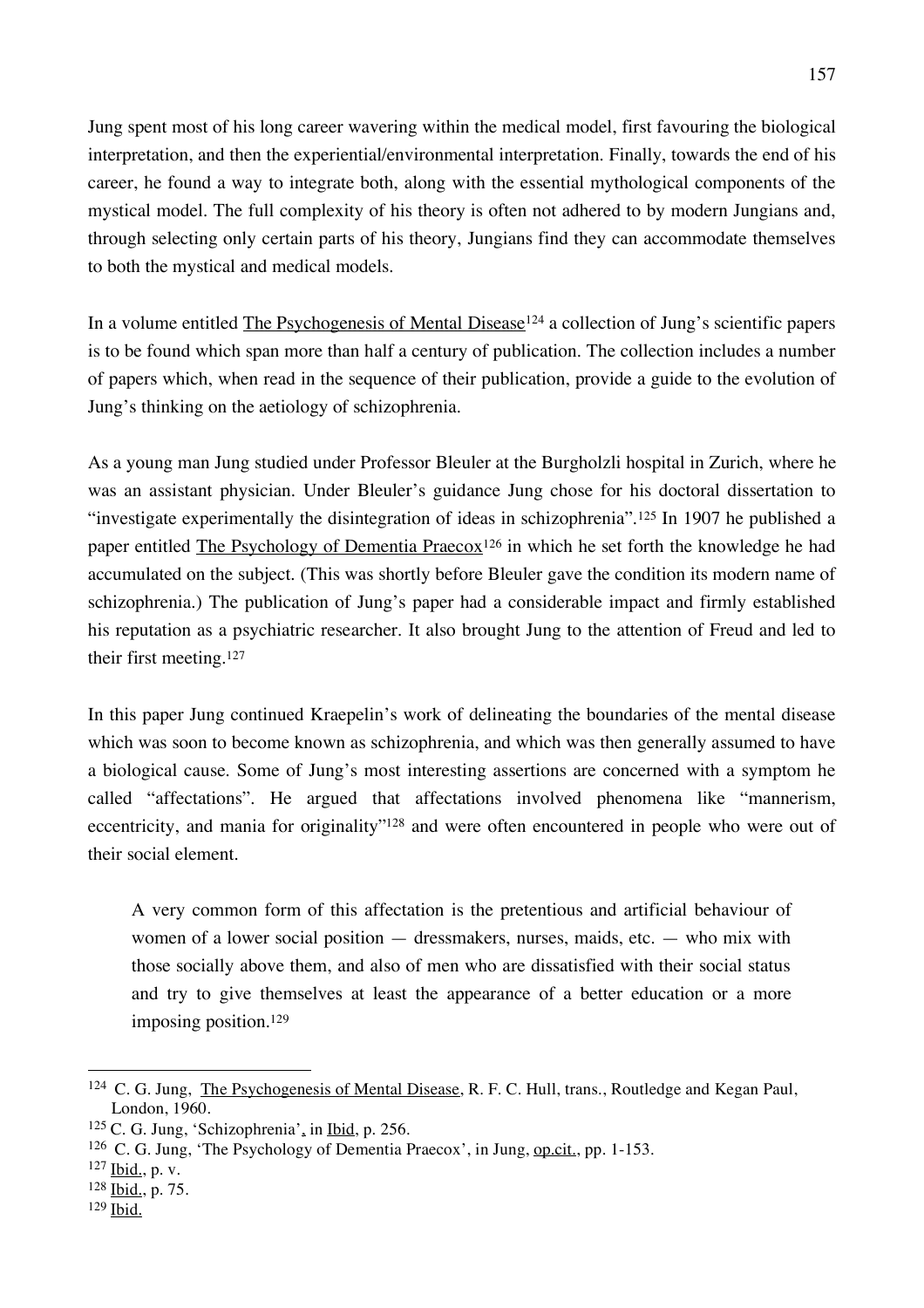What is noteworthy here is that it apparently was not so much the affectations, in themselves, that Jung believed gave indication of a dysfunctioning brain. He apparently found no symptoms of pathology when people of elevated social status demonstrated affectations. The brain dysfunction was only indicated when lower class people used affectations that were inappropriate for the class to which they belonged.

Jung's cavalier attitude towards power relationships, and his belief that a reluctance to adopt submissive postures was indicative of dementia praecox pathology, is evident elsewhere in this paper. At one stage he discusses "the characteristic lack of *emotional rapport* in dementia praecox", <sup>130</sup> which he compares to that which is found in hysteria, and explains that it is only through having this emotional rapport that an analyst can penetrate the mind of the patient and gain moral power over them. He likens this process of gaining moral power over a patient to that of "ordinary confessions".131 But he goes on to lament that dementia praecox "patients cannot feel their way into the mind of the doctor, they stick to their delusional assertions, they attribute hostile motives to the analyst, they are and remain, in a word, uninfluenceable."132 Quite possibly it was Jung's inability to influence this type of person that contributed to his belief at this time in a biological cause for the condition.

By 1914 Jung's thinking had advanced beyond his original class-oriented view. In a paper entitled The Content of the Psychoses<sup>133</sup> he observed that "psychiatry is a stepchild of medicine" and that unlike other branches of medicine it did not have ready access to the scientific method.134 This was because psychiatry had to deal with problems that lie beyond the brain in the "psyche, as indefinable as ever, still eluding explanation, no matter how ingenious". <sup>135</sup> Jung was now ready to scoff at the "dogma which you will find repeated in every text-book of psychiatry: 'Mental diseases are diseases of the brain'".<sup>136</sup> This critique was reiterated in a 1919 paper entitled <u>On the Problem</u> of Psychogenesis in which he called the brain disease interpretation "materialistic dogma". 137

In a 1928 paper, Mental Disease and the Psyche, Jung was able to state firmly that "schizophrenia has a 'psychology', i.e. a psychic causality and finality, just as normal mental life has ....". <sup>138</sup> But by 1939 he was beginning to waver in his certainty that there was no biological component in

134 Ibid., p. 158.

<sup>136</sup> Ibid., p. 159.

 <sup>130</sup> Ibid., p. 74.

<sup>131</sup> Ibid.

<sup>132</sup> Ibid.

<sup>&</sup>lt;sup>133</sup> C. G. Jung, 'The Content of the Psychoses', in Jung, <u>op.cit.</u>, 153-178.

<sup>135</sup> Ibid.

<sup>137</sup> C. G. Jung, 'On the Problem of Psychogenesis', in Jung, op.cit., p. 211.

<sup>&</sup>lt;sup>138</sup> C. G. Jung, 'Mental Disease and the Psyche', in Jung, op.cit., p. 227.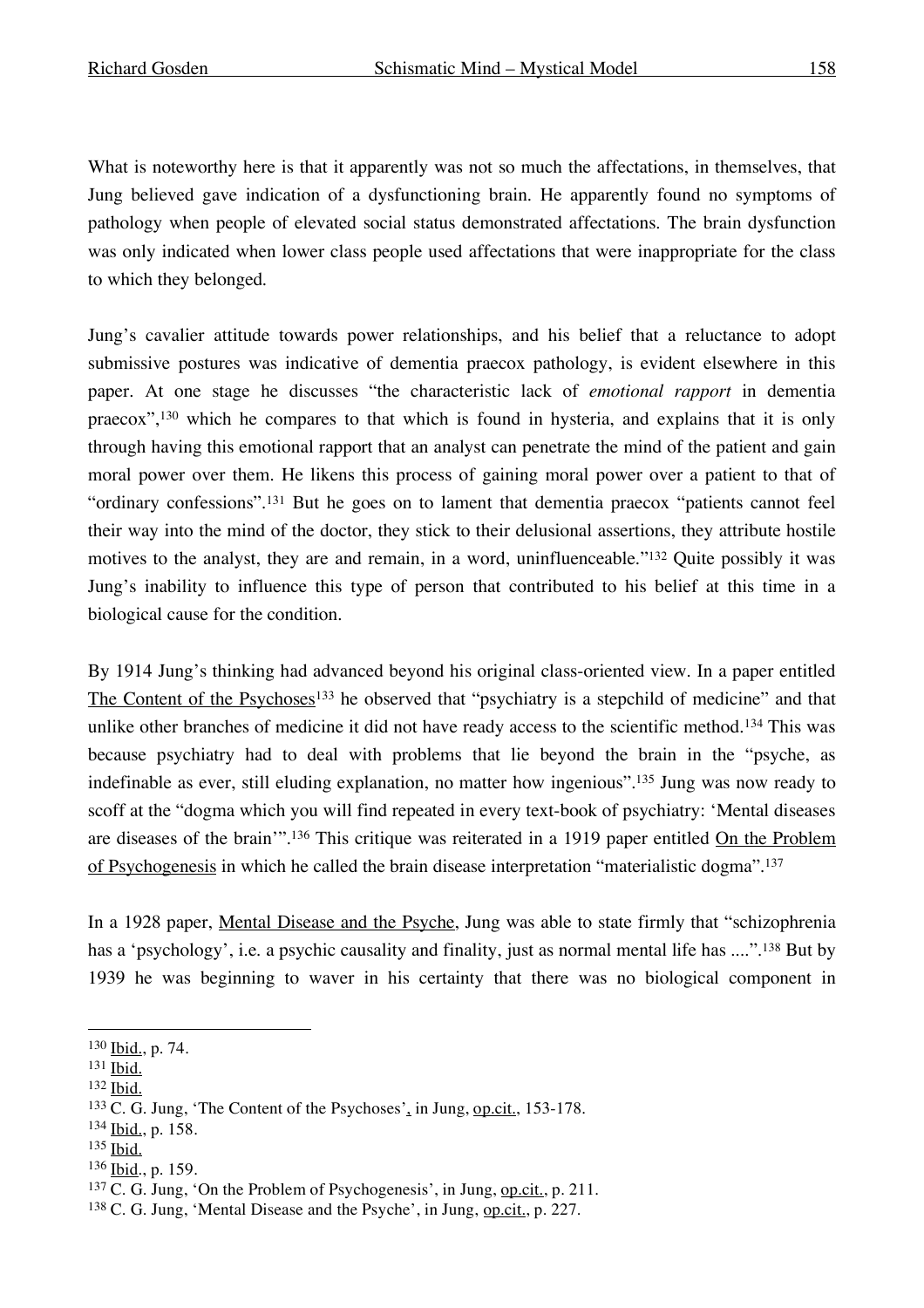schizophrenia. In a paper entitled On the Psychogenesis of Schizophrenia Jung began by agreeing with his former mentor, Bleuler, that there are primary and secondary symptoms for schizophrenia. Jung argued that while the secondary symptoms "are due chiefly to psychic causes"<sup>139</sup> he was less certain about the cause of the primary symptom, which Bleuler had nominated as being "a peculiar disturbance of the association-process."140

Musing over the lessons of his youth Jung wrote: "My teacher, Eugen Bleuler, used to say that a psychological cause can produce only the symptoms of the disease, but not the disease itself."141 Jung summed up his equivocation at this time by arguing that "it is well-nigh impossible to prove, even approximately, that schizophrenia is an organic disease to begin with. It is equally impossible to make its exclusively psychological origin evident". 142

It was not until 1956 that equivocation between a biological and a psychological origin produced a synthesis, which could also take into account mystical considerations. In Recent Thoughts on Schizophrenia,<sup>143</sup> Jung categorically asserted that "this condition has two aspects of paramount importance, biochemical and psychological".144 He added that he had proved fifty years ago that it could be treated by psychotherapy. He argued that the contents of schizophrenic experience were like those of a significant dream, what he called a "big dream".

Unlike ordinary dreams, such a dream is highly impressive, numinous, and its imagery frequently makes use of motifs analogous to or even identical with those of mythology. I call these structures *archetypes* because they function in a way similar to instinctual patterns of behaviour. 145

Jung believed that the archetypes are probably "the psychic expressions or manifestations of instinct"146 and that schizophrenia is caused when they are released into consciousness by the effect of an unknown toxin in the brain. He further argued that future research into schizophrenia will require a two-pronged effort:

Whereas the problem of a specific toxin presents a task for clinical psychiatry on account of its formal aspects, the question of the *contents* of schizophrenia and their meaning presents an equally important task for the psychopathologist as well as the psychologist of the future. 147

- <sup>144</sup> Ibid., p. 254.
- <sup>145</sup> Ibid.

 <sup>139</sup> C. G. Jung, 'On the Psychogenesis of Schizophrenia', in Jung, op.cit., p. 234.

<sup>140</sup> Ibid.

<sup>141</sup> Ibid., p. 246.

 $142$  Ibid., p. 245.

<sup>143</sup> C. G. Jung, 'Recent Thoughts on Schizophrenia', in Jung, op.cit., pp. 250-255.

<sup>146</sup> Ibid., p. 255.

<sup>147</sup> Ibid., p. 254.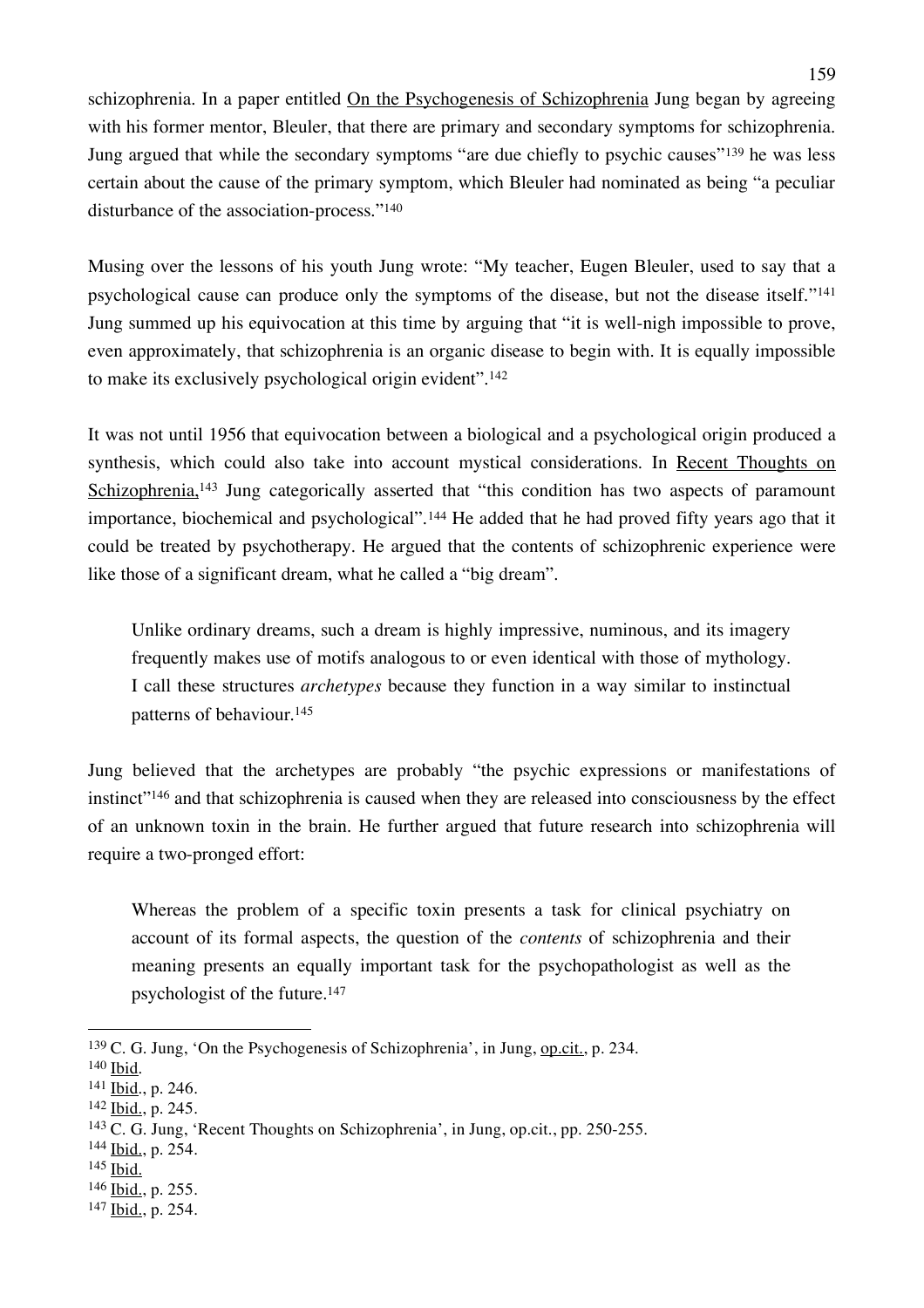Jung's view, which he further elaborated in another paper presented the following year, entitled Schizophrenia,<sup>148</sup> was essentially that stress triggered the release of a toxin, which he described as "a kind of mistaken biological defence-reaction".149 When this happened the toxin could act in a way similar to hallucinogenic drugs like mescalin and, by penetrating a biological storage area in the brain, unlock the person's instincts and flood the conscious mind with archetypal images.

Jung's final theory is comprehensive, to say the least. It bridges both the medical and mystical models, and within the medical model it bridges the two main branches of biological and environmental explanations. It says that in the first instance the symptoms of stress are caused by environmental/experiential pressures and that when these are not addressed a toxin is released which switches the condition into a biological mode.

But it goes on to recognise a pattern of mythical archetypes in the phenomenological content of schizophrenic experience, whereas the medical model generally prefers to see them as random delusions and hallucinations produced by a malfunctioning brain. This recognition of mythological material might have placed Jung's theory within the mystical model except that he argues these archetypes are actually the raw material of instincts which, in normal circumstances, are locked away from conscious access in an unconscious biological storage area of the brain.

Although Jung's recognition of the mythical validity of schizophrenic images places him within the mystical model, the belief that they are accessed through the agency of a toxic brain chemical, rather than by transcendence of self-identity through mystical practice (or perhaps spontaneous collapse of self identity in the case of schizophrenics), simultaneously places Jung far outside the mystical model. Jung's is a kind of theory of everything in regard to schizophrenia and is a composite model. As a result Jungians are to be found practising therapies based on assumptions drawn from both the medical and the mystical models. One interesting Jungian theorist, who clearly practised within the mystical model, was John Weir Perry.

# John Weir Perry — a Jungian

Perry trained at the C. G. Jung Institute in Zurich and, in the early 1970s, he was engaged in a US National Institute of Mental Health-sponsored programme looking at innovative methods of handling schizophrenia. Under this programme Perry established a treatment centre in San Francisco called Diabasis at which he had the opportunity to test his theories.

 <sup>148</sup> C. G. Jung, 'Schizophrenia', in Jung, op.cit., pp. 256-271.

<sup>149</sup> Ibid., p. 271.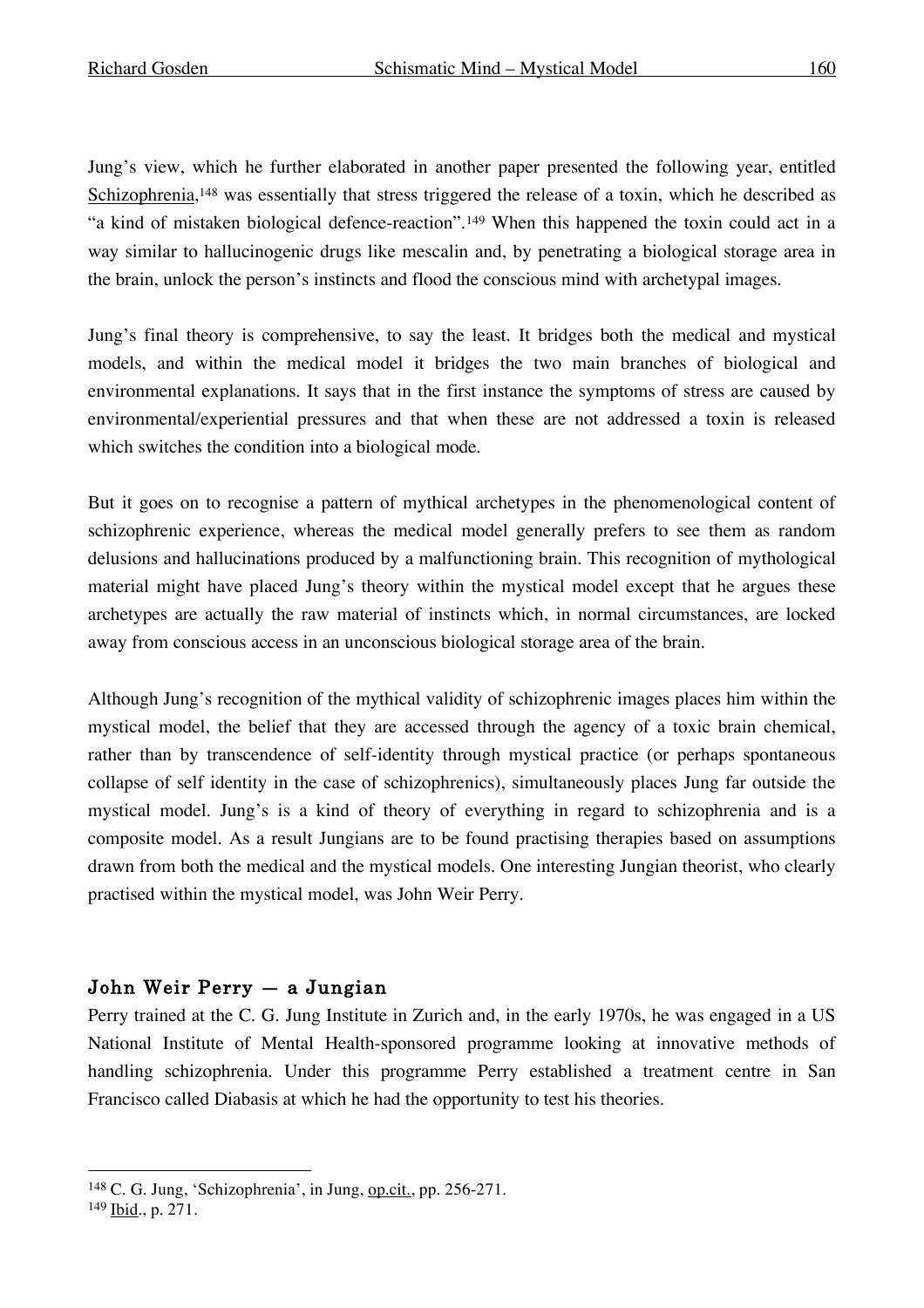In a 1974 book entitled The Far Side of Madness<sup>150</sup> Perry gave an unequivocal account of schizophrenia as a mystical experience. In the Introduction he criticised conventional psychiatric approaches for their "interdiction against listening to the 'patients' nonrational concerns".151 Perry recounts how a relative with personal experience of psychosis had told him early in his career that the most essential requirement of somebody experiencing schizophrenic symptoms was to have another person listen to a description of the internal experience. Perry appears to have listened to his patients much more closely than other psychiatrists and as a result he has found consistent patterns of mythological material in the symptoms.

But he hints at also having had the advantage of some first-hand experience of his own. He recounts some details of a conversation with a patient in which the woman described her descent into madness as being "a little like dying .... ". Perry recounts how he:

leapt at this statement to assure her that dying was just the point, that it is what has to happen when there is an urgent need for change. She responded, "Have you been through all this yourself? I've never met anyone as wise as you about these things." I answered her question. I said, Yes, in a fashion I'd been through this, too; but my way was not in the involuntary experience of being overwhelmed by it as she was, but in intentionally dipping down into this same inner life to explore it; the inner experiences in that process were much the same, though. 152

It is not clear from that statement whether Perry is saying that he had once induced a significant mystical experience or whether, perhaps, he had experimented with LSD. But certainly it seems evident he believed that the symptoms of schizophrenia can be experienced voluntarily and that in these circumstances they can be beneficial to the person who experiences them.

Perry's fundamental belief is that the human condition requires people to simultaneously live in two different dimensions. One is the familiar territory of the ego which deals in the mundane affairs of everyday life. The other is a reservoir containing "the great basic metaphors of the human experience" through which a person's emotions can engage with worldly matters that are not yet fully conscious.<sup>153</sup>

The latter is the mind into which one plummets when seized with madness. As Plato told us, it might be the divine frenzy of the seer or the revelation of the founder of religious forms, the inspiration of the artist or possession by a great love. And it might be a "schizophrenic" episode.154

- <sup>152</sup> Ibid., p. 19.
- <sup>153</sup> Ibid., p. 8.
- 154 Ibid.

<sup>150</sup> Perry, op.cit.

 $151$  Ibid., p. 2.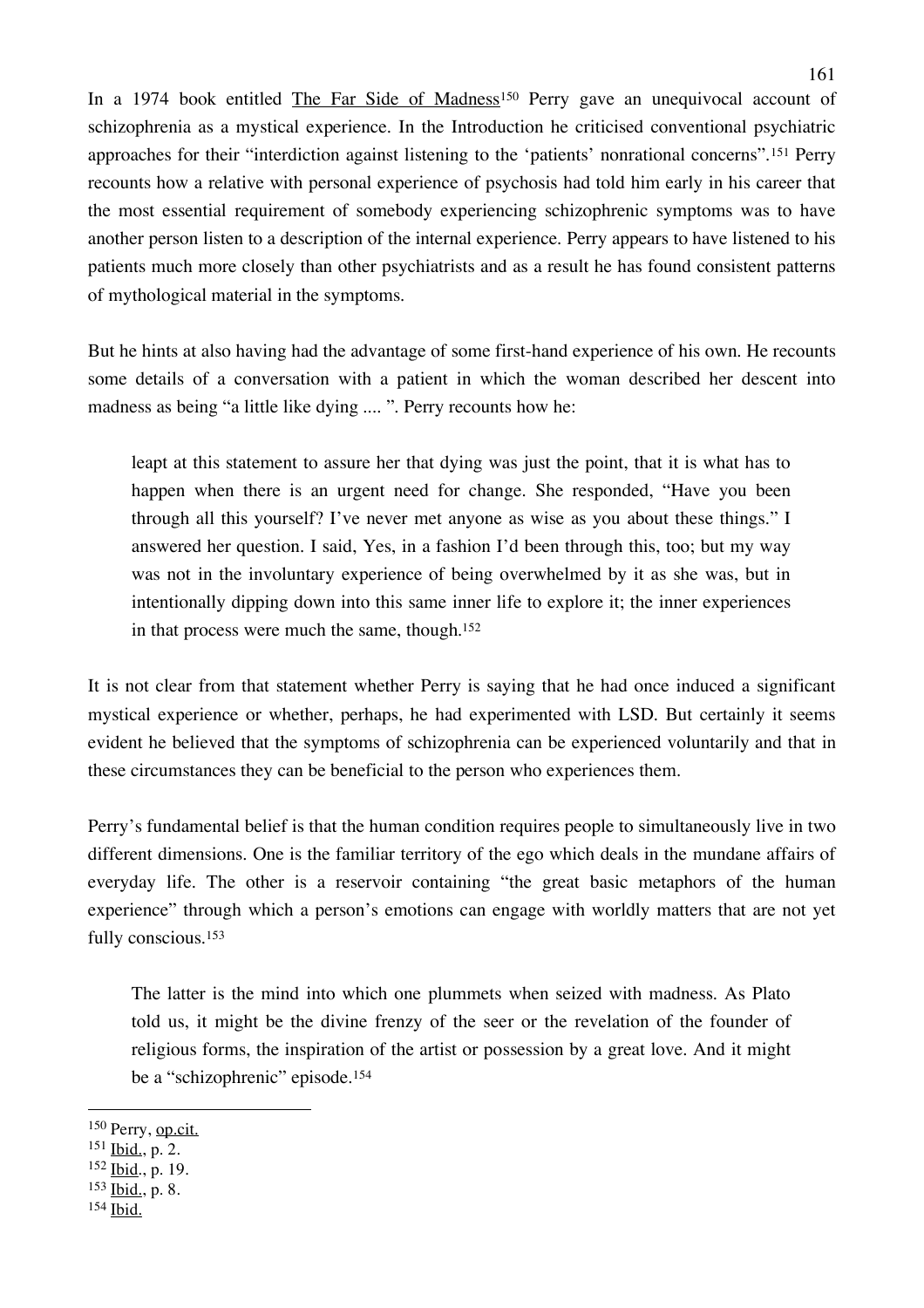Perry theorised that schizophrenia manifests as a combination of the unconscious activating and the ego collapsing. This assessment fits closely with mystical practice in which the mystical aspirant deliberately activates the unconscious through techniques like word repetition and visualisations, while denying expression to the self-identity through ascetic practices like seclusion, celibacy and fasting.

The Far Side of Madness documents Perry's findings after analysing in depth the psychic experiences of twelve patients over a twelve year period between 1949-1961. The book identifies consistent patterns of myth, ritual, messianism and mysticism in the schizophrenic experiences of his patients. According to Perry the origins of these patterns are to be found in the kingship rituals of ancient Mesopotamia: "the ceremonial death and renewal of the year and of the sacral king and his kingdom, out of which other religious forms have differentiated and evolved in the centuries since".<sup>155</sup>

The essence of Perry's theory is that civilisation, which began in ancient Mesopotamia, required the invention of specific rituals and myths in order to give collective guidance and continuity to the project. These rituals and myths became buried in the collective unconscious of the original citydwellers. After the project was successfully launched in Mesopotamia the people of other civilisations, learning from the Mesopotamian model, absorbed in some osmotic manner, along with the urban way of life, the original Mesopotamian collective unconscious.

These rituals and myths now lie buried in the collective unconscious of all modern people where they act as a common denominator to give coherence to social organisation based around life in cities. When the individual ego of a person collapses, often through not being properly integrated into civic society, these archetypal myths and rituals flood into consciousness in an attempt to reinform the person. When this process is successful the effect is to reinvent the person's individual ego so that it can find a role that is better adjusted to the requirements of civic society.

The centrepiece of Perry's book is a table which he drew up to demonstrate the consistency of his twelve patients' inner experiences. This consistency indicates a pattern of conformity with one another as well as a uniformity of inspiration from the supposed Mesopotamian origins of the material.

 <sup>155</sup> Ibid., p. 10.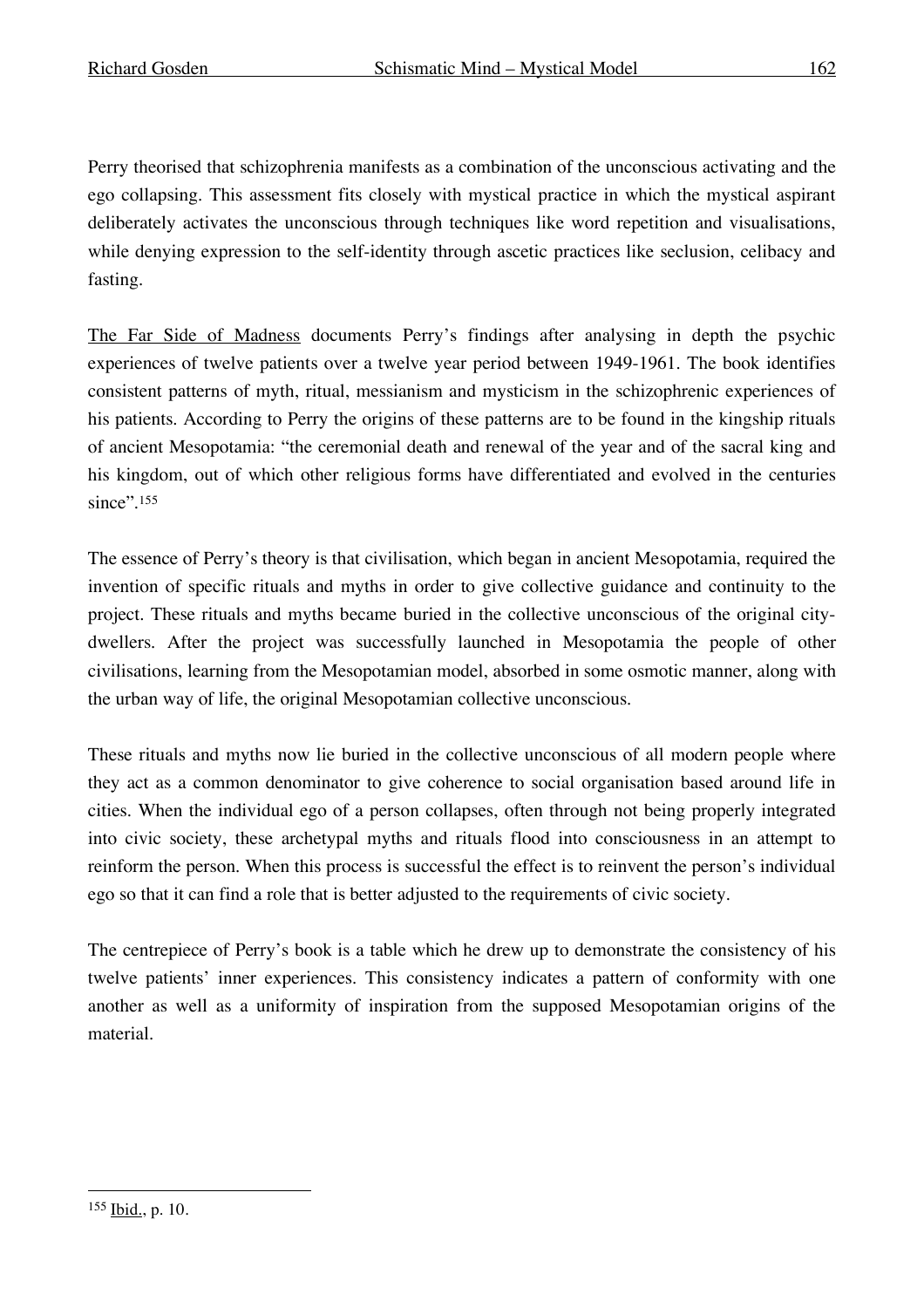|                            | 1      | $\overline{2}$ | 3      | $\overline{\mathbf{4}}$ | 5      | 6 | 7      | 8      | 9       | 10     | 11 | 12     |
|----------------------------|--------|----------------|--------|-------------------------|--------|---|--------|--------|---------|--------|----|--------|
| <b>Self-Images</b>         | $\ast$ | ∗              | $\ast$ | ∗                       | *      | ∗ | ∗      | $\ast$ | $\ast$  | *      | ∗  | $\ast$ |
| <b>Drama or Ritual</b>     |        |                | ∗      | ∗                       | ∗      | ∗ |        |        | $\ast$  | $\ast$ | ∗  | ∗      |
| <b>Center</b>              | $\ast$ | $\ast$         | $\ast$ | ∗                       | *      | ∗ | ∗      |        |         | $\ast$ |    | ∗      |
| <b>Death</b>               | $\ast$ | ∗              | $\ast$ | ∗                       | *      | ∗ | ∗      | $\ast$ | $\ast$  | $\ast$ | ∗  | ∗      |
| <b>Return to Beginning</b> | $\ast$ | ∗              | $\ast$ | ∗                       | *      | ∗ | $\ast$ | $\ast$ |         | $\ast$ | ∗  | $\ast$ |
| <b>Cosmic Conflict</b>     | $\ast$ | ∗              | $\ast$ | ∗                       | *      | ∗ | ∗      | $\ast$ | $\ast$  | $\ast$ | ∗  | $\ast$ |
| <b>Threat of Opposite</b>  | $\ast$ | ∗              | ∗      | ∗                       | *      | ∗ | ∗      | $\ast$ | $\ast$  | $\ast$ | ∗  | ∗      |
| <b>Apotheosis</b>          | $\ast$ | ∗              | $\ast$ | ∗                       | *      | ∗ | ∗      | $\ast$ | $\ast$  | $\ast$ | ∗  | ∗      |
| <b>Sacred Marriage</b>     | $\ast$ | $\ast$         | $\ast$ | ∗                       | *      | ∗ | $\ast$ | $\ast$ |         | $\ast$ | ∗  | $\ast$ |
| <b>New Birth</b>           | $\ast$ | ∗              | ∗      | ∗                       | *      | ∗ | $\ast$ | $\ast$ | $\ast$  | $\ast$ | ∗  | $\ast$ |
| <b>New Society</b>         | $\ast$ | ∗              | $\ast$ | ∗                       | $\ast$ | ∗ | $\ast$ | $\ast$ | $\star$ | $\ast$ |    | $\ast$ |
| <b>Quadrated World</b>     | $\ast$ | ∗              | $\ast$ | ∗                       | ∗      | ∗ | $\ast$ |        |         | $\ast$ |    | ∗      |

Adapted from: John Weir Perry, The Far Side of Madness, Prentice-Hall, Englewood Cliffs, New Jersey, 1974, p. 32.

Perry explains that the first commonality refers to the quality of a person's **Self-image** while the second indicates a perception by the schizophrenic person of a requirement to take part in some kind of **Drama or Ritual**. **World Center** relates to a belief that a certain location is the centre of the world or some kind of cosmic axis. **Death** is concerned with a perception of having died and of now existing in an after life. **Return to Beginning** is a regression back to evolutionary beginnings as well as the individual's own infancy. **Cosmic Conflict** involves taking part in a struggle between cosmic opposites variously represented by the forces of good and evil, light and darkness etc. **Threat of Opposite** is a perception that the opposite sex is somehow going to overwhelm the person. **Apotheosis** involves a belief in being transformed into a deity, royalty, hero, saint or messiah. **Sacred Marriage** is the psychic experience of marriage to a God or a Goddess, or a mythological, ritual or religious figure of significance. **New Birth** concerns the rebirth of the individual or the promised birth of a world redeemer. **New Society** is the vision of a new social order — the New Age, New Jerusalem, a Utopia. **Quadrated World** is "a fourfold structure of the world or cosmos, usually represented in the form of a quadrated circle (four continents or quarters; four political factions, governments, or nations; four races or religions; four persons of the godhead; four elements or states of being)". 156

A lot of Perry's book is concerned with explaining the relationships between these common schizophrenic experiences and the mythology of ancient Mesopotamia. A curious aspect that should be noted, considering Perry's suggestion that he has had his own personal experience of mysticism, is the repetition of the number twelve in his analysis. He says that he conducted an in-depth study on twelve patients between 1949-1961 (twelve years), and his table reveals he uncovered twelve common symptoms amongst these patients.

 <sup>156</sup> Ibid., pp. 29-30.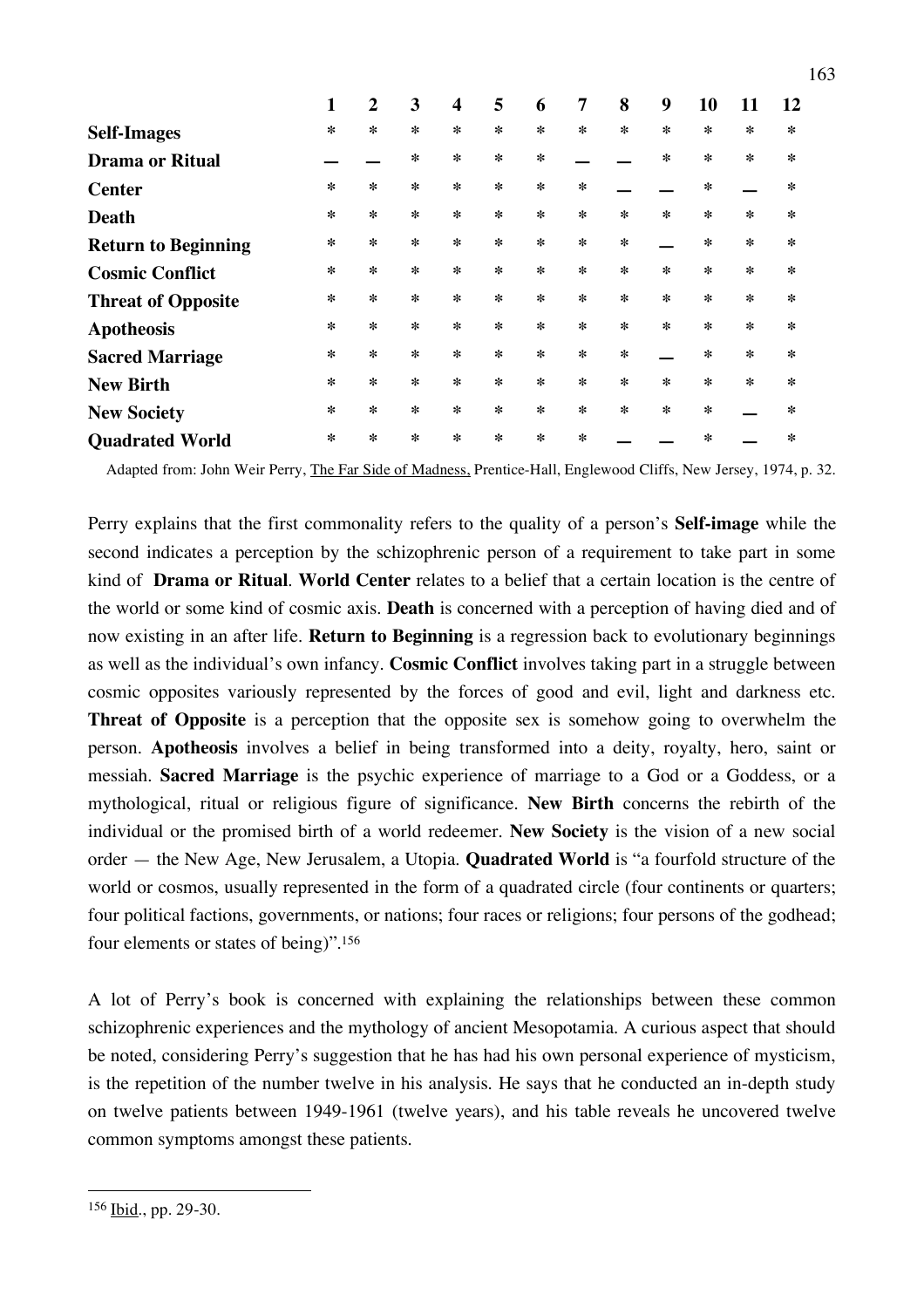Numerical patterns, and the quest for numerical patterns, are common themes of mystical experience. A prime example of this tendency can be found in Plato's The Republic in the form of what academic analysts call the *nuptial number*.157 (Plato's number mysticism here is concerned with observing cycles of time so as to ensure the maintenance of an ideal society). Although he does not discuss the nuptial number Perry makes a number of references to Plato throughout his book, sometimes quoting him at length. It would seem fair to assume that Perry was aware during the period of his research of the frequent appearance of numerical patterns in mystically oriented writing. It is therefore perhaps significant that he does not mention having observed this tendency in his patients.

There are at least two points to consider here. One is the question of whether Perry's failure to observe numerical obsessions in schizophrenic patients indicates any differential between schizophrenic symptoms and mystical experience. To properly answer this question would require specialised research far beyond the scope of this thesis and the issue has only arisen because of the presence of the more relevant second question.

The second question concerns the nature of psychiatric researchers of the mystical model and whether the pattern of twelves in Perry's research is any more than coincidence. If it were found to be deliberate, and the pattern of twelves turned out to be the result of a mystical insight of Perry's, then this might cast Perry in an interesting light as a psychiatric researcher. Most number mysticism is concerned with a search for patterns of time and usually involves, either directly or indirectly, the transmission of secret, sacred or ritualistic calenders. The number twelve often figures prominently in these affairs since it is usually a part of the basic formula for harmonising lunar and solar cycles, there being twelve and a fraction lunations in a solar year. But if Perry was indeed making a mystical point of his own any further clues he might have left are difficult to find. (Except, perhaps, that the book is written in twelve chapters.)

In a more recent interview<sup>158</sup> Perry made clear his approach to the treatment of schizophrenia. He said that he agreed with Jung's belief that schizophrenia is not really amenable to psychiatric control, (although Jung clearly believed it could be treated with psychotherapy), and that for therapeutic purposes the best interpretation of the condition is that it is itself a spontaneous healing process. In his opinion the term sickness could only be applied to the pre-psychotic personality, which can be seen as standing in need of reorganisation.

 <sup>157</sup> Plato, op.cit., p. 360.

<sup>158</sup> John Weir Perry, interview with Michael O'Callaghan, reproduced in Global Vision, 1992-1995, accessed 14 September 1997, Available URL,

http://www.ige.apc.org/glencree/dreamch2.html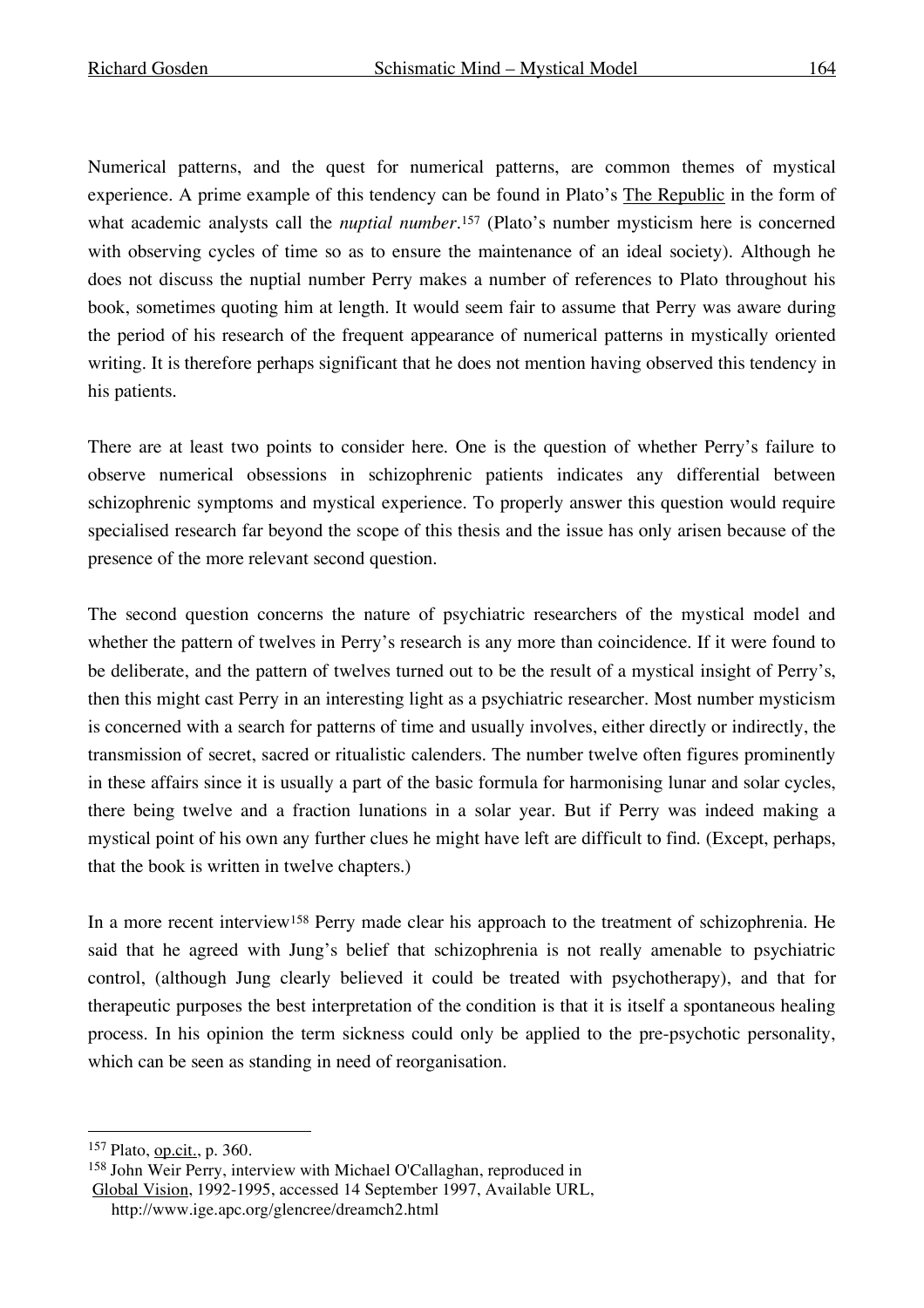The way "schizophrenia" unfolds is that, in a situation of personal crisis, all the psyche's energy is sucked back out of the personal conscious area, into what we call the archetypal area. Mythic contents thus emerge from the deepest level of the psyche, in order to re-organise the Self. In so doing, the person feels himself withdrawing from the ordinary surroundings, and becomes quite isolated in this dream state. .... The whole schizophrenic turmoil is really a self-organising, healing experience. It's like a molten state. Everything seems to be made of free energy, an inner free play of imagery through which the alienated psyche spontaneously re-organises itself - in such a way that the conscious ego is brought back into communication with the unconscious again.159

Perry claimed that, in the absence of psychiatric intervention, the acute phase of the schizophrenic experience normally only lasted six weeks. He argued this was confirmed by the biblical tradition of forty days in the wilderness. He said that in his experience this pattern was so universal that he had formed the opinion that chronic schizophrenia, in which a person has recurring crises over a lifetime, was socially constructed by intolerance encountered during the first acute phase.<sup>160</sup>

The great surprise to Perry was to discover that people experiencing these symptoms were largely more concerned about cultural and social issues than with their own personal affairs. He says that his Freudian training in medical school had not prepared him for this and that when Jung had informed him about it he had at first been sceptical. But after he observed the phenomenon for himself he says it became the primary reason for developing his alternative methods of handling people in acute crisis:

Our new understanding shows that the process of re-connection to the unconscious, which these millions of people go through in a way that's usually so very hazardous, isolated and uncreative, is nonetheless made up of the same stuff as seers, visionaries, cultural reformers and prophets go through.161

When traditional societies are overtaken by a crisis of confidence in their established cultural patterns, according to Perry, they are likely to produce messiahs, seers and prophets who have caught a glimpse of a new myth-form and who endeavour to transmit it to the people at large. If the new myth-form is successful it will give new direction and purpose to the society.162 Most modern societies are constantly changing and are therefore in constant crisis, at least in mythological terms.

 <sup>159</sup> Ibid.

<sup>160</sup> Ibid.

<sup>161</sup> Ibid.

 $162$  Ibid.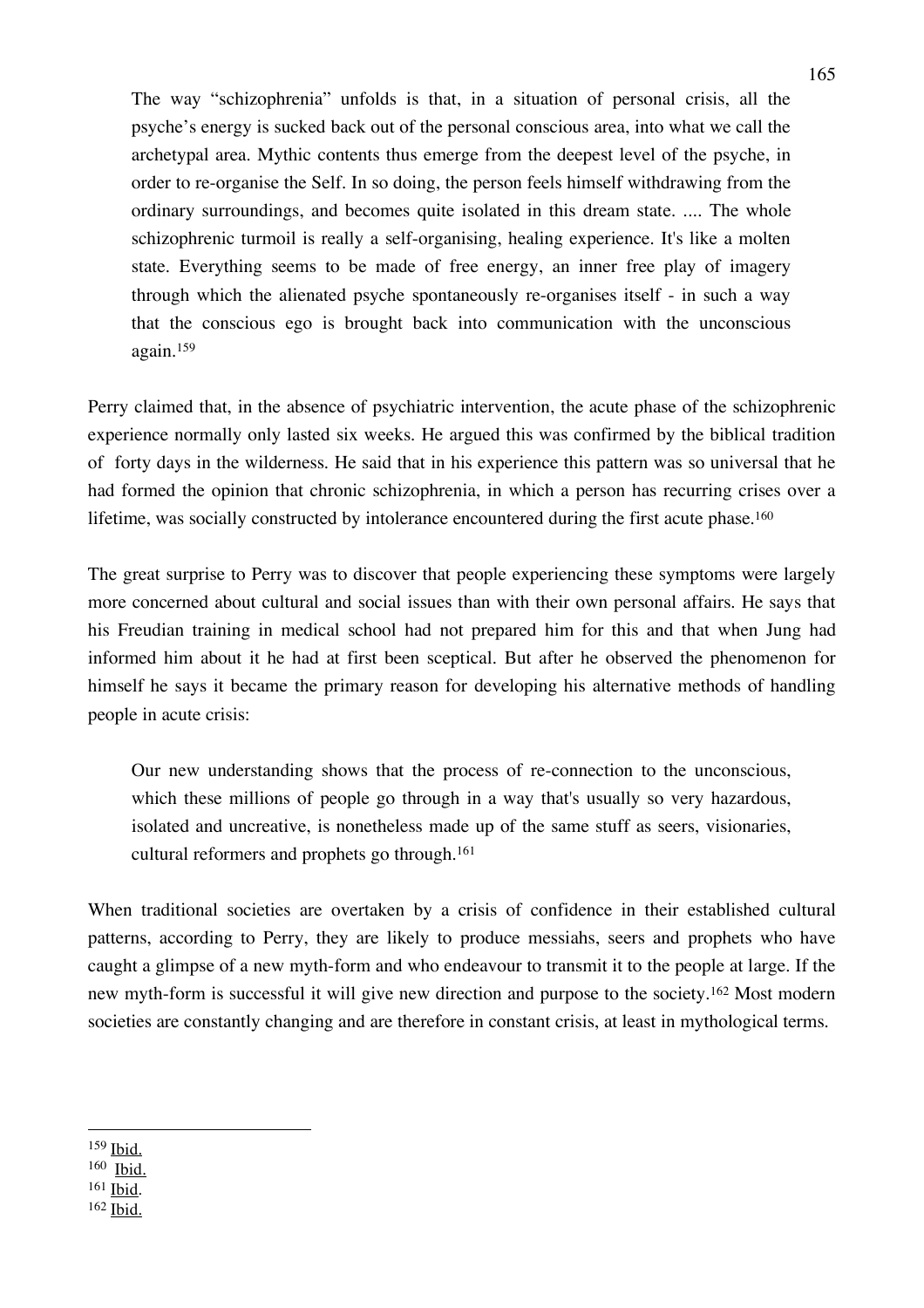To Perry people in modern societies who manifest schizophrenic symptoms are struggling to fulfil the same function as the seers in traditional societies. As evidence he cites the observation that the specific nature of the opposing forces of good and evil, and the messianic function perceived by schizophrenic individuals, has been changing from one decade to another in accordance with the shifting cultural crisis of modern America. In the 1950s, for instance, the primary schizophrenic concern was with the preservation of democracy in the face of a challenge from communism. In the 1960s it was the preservation of peace against the constant threat of an enlargement of war. By the 1970s the focus had shifted dramatically to a concern about environmental issues and the need to defend the global ecology against destructive forces. 163

The therapeutic approach practised by Perry at Diabasis was to give emotional support while encouraging the person to plumb the depths of the experience. This is basically the opposite of the conventional psychiatric approach which seeks to abort the experience, usually by the application of drug treatment, as soon as possible. Perry says that in the fully supportive environment of Diabasis it was not uncommon for a person to emerge from the schizophrenic crisis prematurely. When this happened, he says, it was necessary to actually encourage the person to re-enter psychosis so as to complete the process. <sup>164</sup> In regard to the success of his method, and indeed of the healing properties of schizophrenia itself, Perry claimed of his former patients that "the outcome of their stay at Diabasis was that their life after the episode was substantially more satisfying and fulfilling to them than it had been before!"165

Perry claimed that Jung had shared his belief that "schizophrenia is a self-healing process".<sup>166</sup> However Jung did not argue this in his writings on schizophrenia and his hypothesis of a toxic brain chemical as being the initiator of schizophrenic symptoms suggests that he might have had a very different view. Why would Jung call the initiator a toxin if he believed that schizophrenia was a healing process and that the outcome could be beneficial? The incompatibility of Jung's negative attitude towards schizophrenia, implied by his belief that it was initiated by a 'toxin', and Perry's positive attitude indicated by his description of the condition as a 'self-healing' process, is perhaps a useful indicator of flexibility amongst psychiatric theorists and the easy manner with which they can adopt fragments of each others' theories and adapt their own to changing requirements.

# Mythological Heroes and Schizophrenia

It is not only psychiatrists who demonstrate flexibility by adapting their frames of reference to accommodate aspects of schizophrenia. Joseph Campbell, who has written extensively on the subject of mythology, has recounted how he was asked to give a series of lectures on schizophrenia

- 163 Ibid.
- <sup>164</sup> Ibid.
- <sup>165</sup> Ibid.
- <sup>166</sup> Ibid.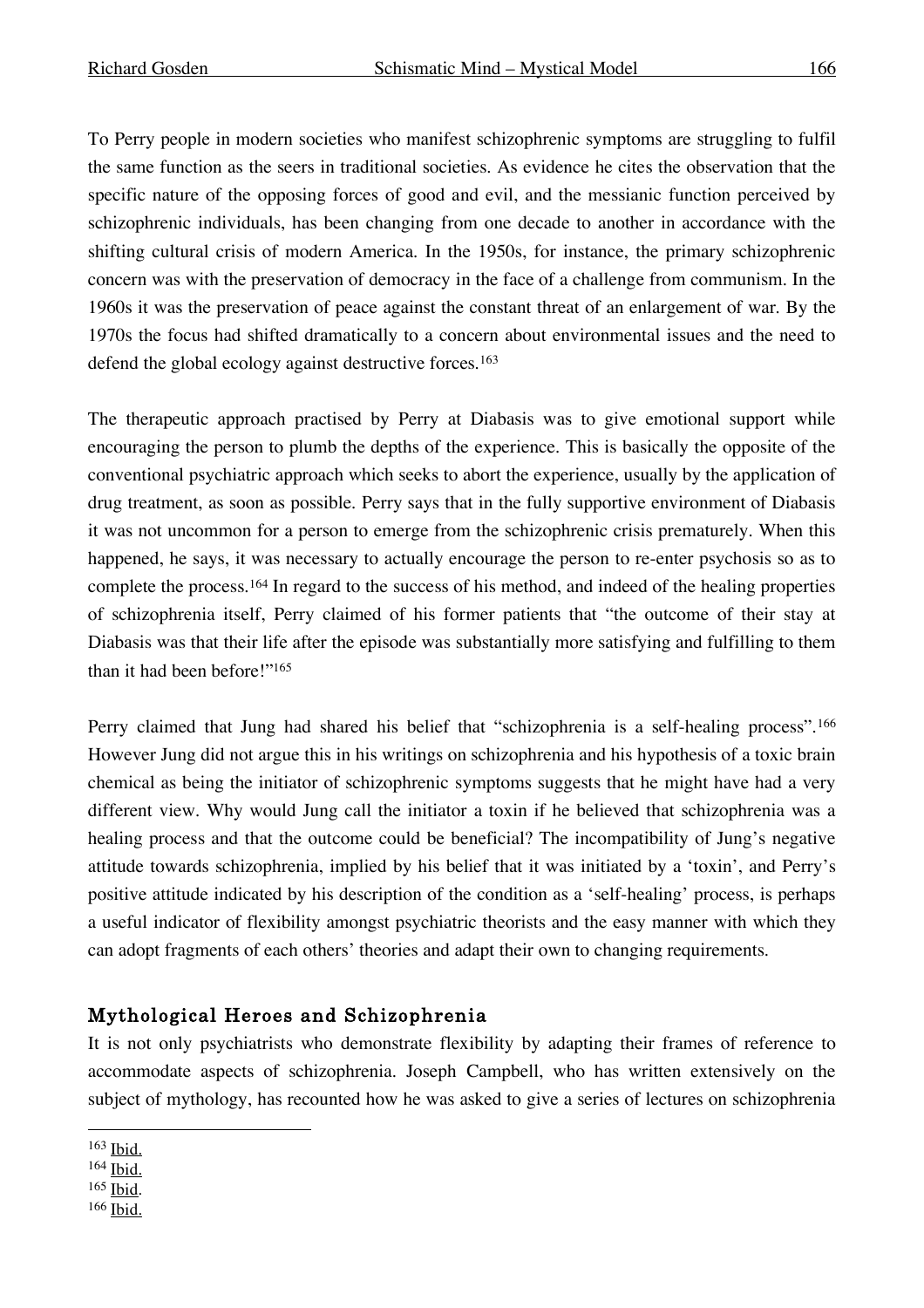at the Esalen Institute in 1968.167 When he told the organiser that he knew nothing about schizophrenia he was put in contact with Perry in order to learn. Perry sent him a paper he had published in 1962 and upon reading it Campbell said he discovered "that the imagery of schizophrenic fantasy perfectly matches that of the mythological hero journey, which I had outlined and elucidated, back in 1949 in the *Hero with a Thousand Faces*". 168 169

Campbell was then engaged in a vast mythological project involving cross-cultural comparative studies of mythologies on a human-wide scale.<sup>170</sup> He had paid no attention in researching this project to specific problems of psychopathology or personalised mystical visions and was mainly concerned with analysing ideas he found to be common to all mythologies:

According to my thinking, they were the universal, archetypal, psychologically based symbolic themes and motifs of all traditional mythologies; and now from this paper of Dr. Perry I was learning that the same symbolic figures arise spontaneously from the broken-off, tortured state of mind of modern individuals suffering from a complete schizophrenic breakdown.171

The usual pattern of the mythological hero journey uncovered by Campbell in his own research involved three stages: separation, initiation and return. An individual separates from the established social order and goes on a long inward and backward journey, deep into the psyche, and is confronted there by chaotic and terrifying forces. If the person is fortunate a centre of harmony is found, and new courage discovered, before a return journey of new birth is completed:

A hero ventures forth from the world of common day into a region of supernatural wonder; fabulous forces are there encountered and a decisive victory is won: the hero comes back from this mysterious adventure with the power to bestow boons on his fellow men.172

Campbell drew an analogy between schizophrenia and the mythological mystical journey which he had been researching by comparing the fortunes of two divers — one who can swim, and one who cannot: "The mystic, endowed by native talents for this sort of thing and following, stage by stage, the instructions of a master, enters the waters and finds he can swim; whereas the schizophrenic, unprepared, unguided, and ungifted, has fallen or has intentionally plunged, and is drowning."173

<sup>172</sup> Ibid., pp. 202-203.

 <sup>167</sup> Campbell, op.cit., p. 201.

<sup>168</sup> Ibid., p. 202.

<sup>&</sup>lt;sup>169</sup> Joseph Campbell, The Hero With a Thousand Faces, Princeton University Press, Princeton N.J., 1968. <sup>170</sup> Joseph Campbell, The Masks of God, (4 volumes), Souvenir Press, London, 1973-1974.

 $171$  Campbell, 'Schizophrenia — the Inward Journey', op.cit., p. 202.

<sup>173</sup> Ibid., p. 209.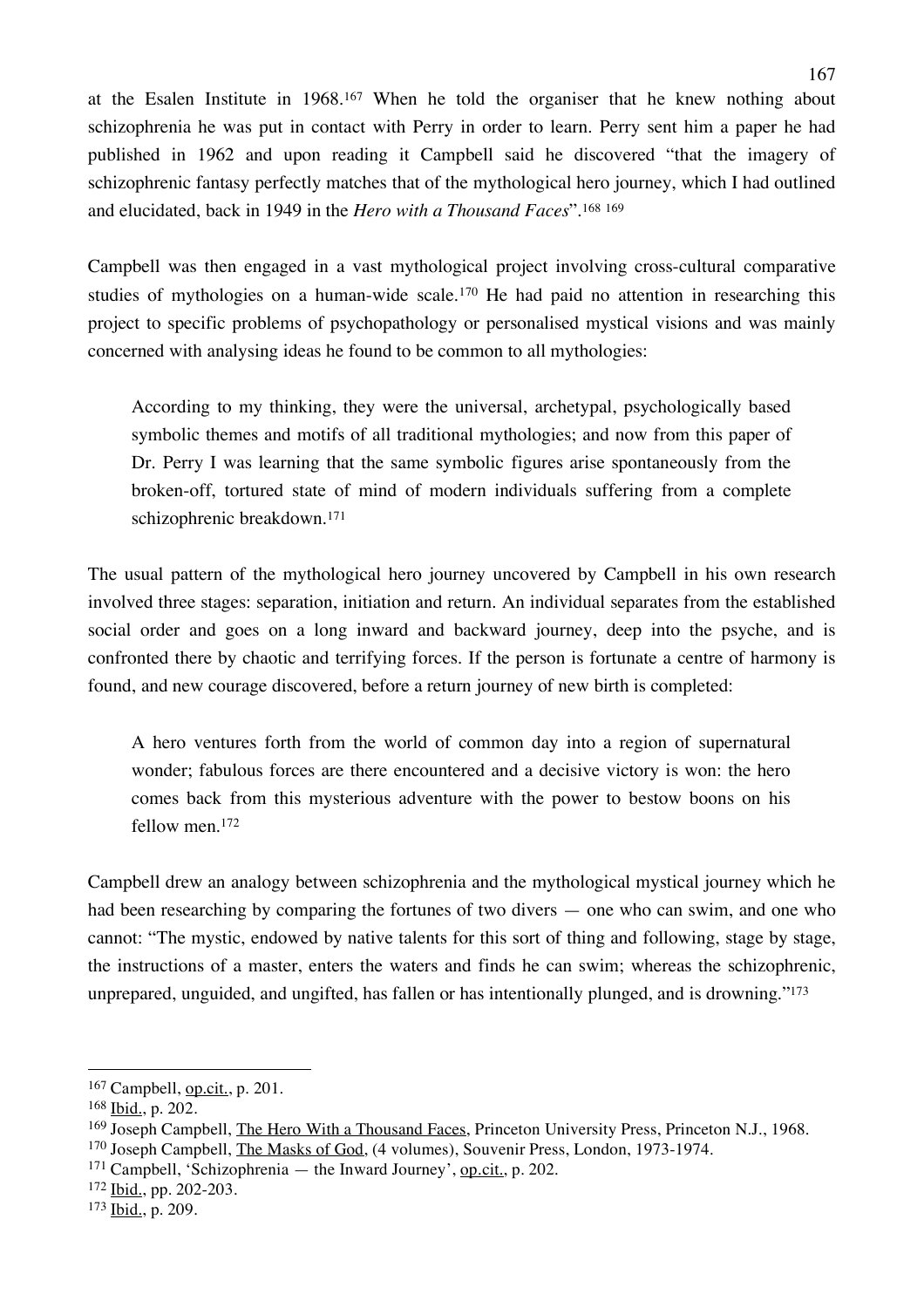It is not uncommon for psychiatric researchers within the mystical model to position their hypotheses in the context of evolutionary theories of one kind or another. As has been discussed above, Bucke had a theory about an evolutionary potential he called cosmic consciousness, which he apparently associated with the experiences of some of his patients. Perry also developed an evolutionary theory, of sorts. In a book entitled Roots of Renewal in Myth and Madness<sup>174</sup> Perry elaborated on the themes he had developed in his earlier works and articulated a theory about the evolution of the Semitic/Judeo/Christian religious ideas in which he found most of his patients to be drowning.

Perry argued that there is indeed an evolutionary process underway involving the faculties of consciousness of individual participants. His view is that this process was initiated by a breakthrough in the development of human consciousness which occurred with the establishment of the first city states in ancient Mesopotamia. The specialised social roles that were required of people to live in cities required new forms of social organisation that fundamentally altered the way in which individual people related to one another and also the way they related to life in general. Life in cities required clearly defined structures of social authority, hierarchies of power, which in turn led to individual identity being largely vested in the position on the social hierarchy allotted to the individual concerned.

The collective and individual focus on status at first removed ordinary people from the possibility of finding a solution to the problem of personal mortality. All power was at first transferred upwards to the King and, in the initial centuries of these early city-states, the King was thought to be the only person capable of fulfilling the evolutionary potential by transcending the problem of death. The King was so powerful he was given divine status so that he could achieve this goal.

However, as time progressed the evolutionary potential slowly percolated down through the layers of class, eventually passing through the aristocracy and down to the mass of people, in what Perry refers to as a "democratisation work of messianic visions".175 Whereas the image containing the evolutionary message had at first been confined to the personification of a divine King, remote and aloof from ordinary people, the concept of a messiah, which eventually evolved as the symbol of transcendence, was a model for everyman to emulate.

Perry's theory is that the course of acute schizophrenic imagery sequentially follows the developments of the Semitic/Judeo/Christian religious traditions. These developments have been laid down, layer upon layer, in the collective unconscious so that the schizophrenic individual, who is working through this storehouse, encounters them in the order in which they were filed:

 <sup>174</sup> John Weir Perry, Roots of Renewal in Myth and Madness: The Meaning of Psychotic Episodes, Jossey-Bass, San Francisco, 1976.

<sup>175</sup> Ibid., p. 195.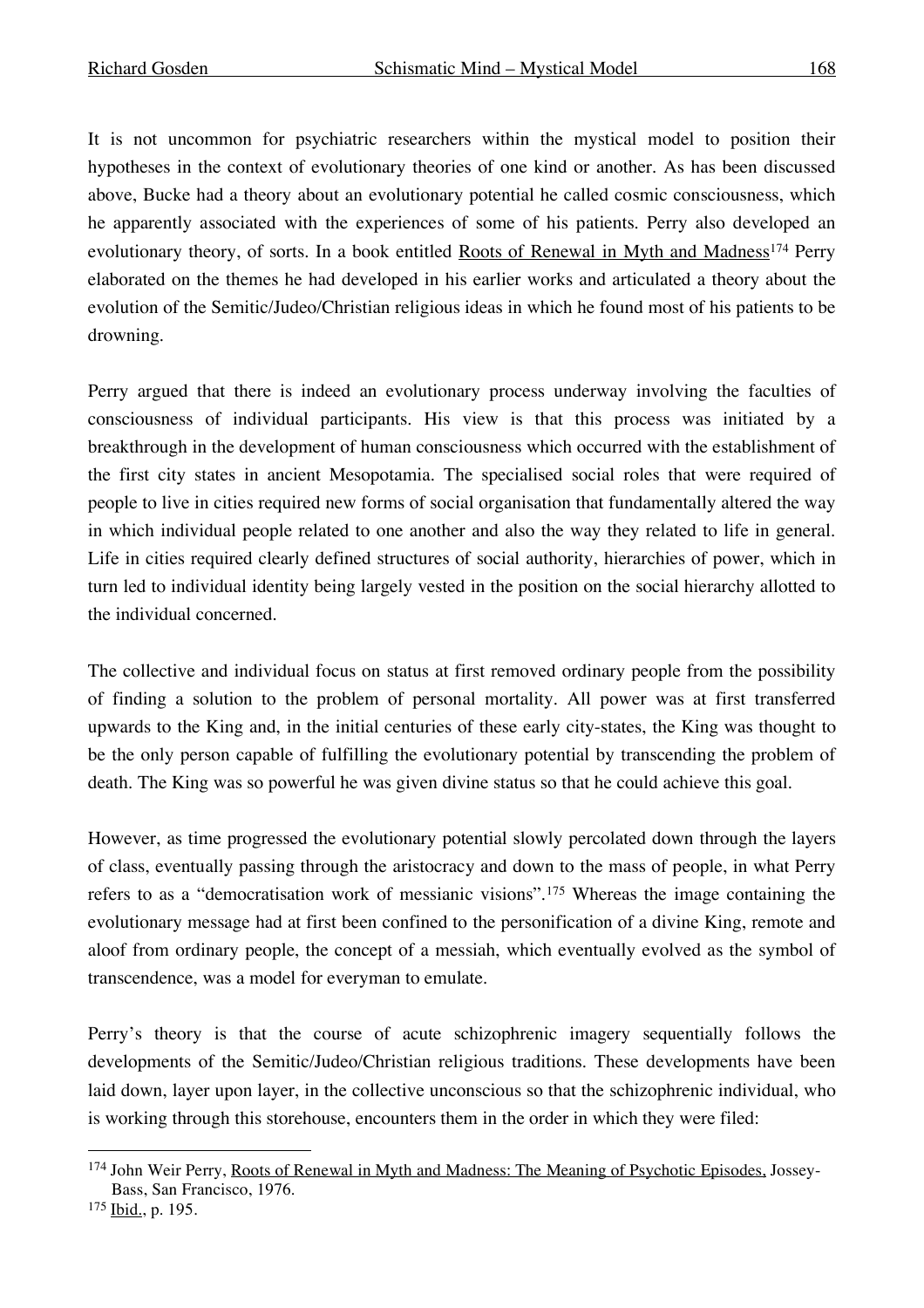It is my thesis that the visionary states we call psychosis recapitulate this entire history, as another instance of ontogeny repeating phylogeny. The renewal process attempts to evolve a new level of consciousness in the individual, and to accomplish this, induces an identification first with the mythology of sacral kingship, then with that of messianic democratisation, and finally reaches a vision of the potential spiritual consciousness for life in the world society of today.176

If both mystics and schizophrenics are indeed immersed in the same stuff  $-$  i.e. an evolutionary quest to expand consciousness — then the difference between them could be simply explained by an expectation that there is a high failure rate in such an endeavour — a many-are-called-but-feware-chosen scenario. Both of them, mystics and schizophrenics alike, regardless of the route by which they have approached the task, and whether it was voluntary or not, have become involved in an attempt to expand their consciousness by allowing the archetypes of the collective unconscious to flush through their individual conscious minds. Those we call mystics succeed, and are no longer subject to instinctual compulsions from this area of consciousness. Those we call schizophrenics, on the other hand, fail to complete the task and, as a result, fall into confusion.

### Summary of the Mystical Model

The description of the mystical model given in this chapter has been limited to analyses of the works of only a few psychiatric researchers who have thought most deeply on the matter, and who have been most influential. The reason is to be able to make a coherent summary of this model. The boom in New Ageism in recent years has to some extent blurred the meaning of mysticism and I have wanted to avoid a lengthy discussion on what is, and what is not, a mystical approach to schizophrenia. The theories that have been discussed above are all easily recognisable as falling well within the boundaries of a mystical model for schizophrenia.

Putting together a coherent synthesis of the mystical model from these sources is not a difficult task. It begins with the existential proposition that the consciousness of self presents all individual humans with a paradox. This paradox concerns the self's knowledge that because personal extinction is a foreseeable inevitability, and is unavoidable, the fear of it is therefore irrational. Yet despite the knowledge of this irrationality, the fear of death remains the foundation stone in the architecture of self identity. The existential dilemma that confronts people who grow into an awareness of this problem concerns the difficulty in finding a purposeful form of self-expression in these circumstances.

The mystical quest is an attempt to break the nexus between self-consciousness and reality by transcending the self and uncovering a separate reality that is connected to a higher, deeper or

<sup>169</sup>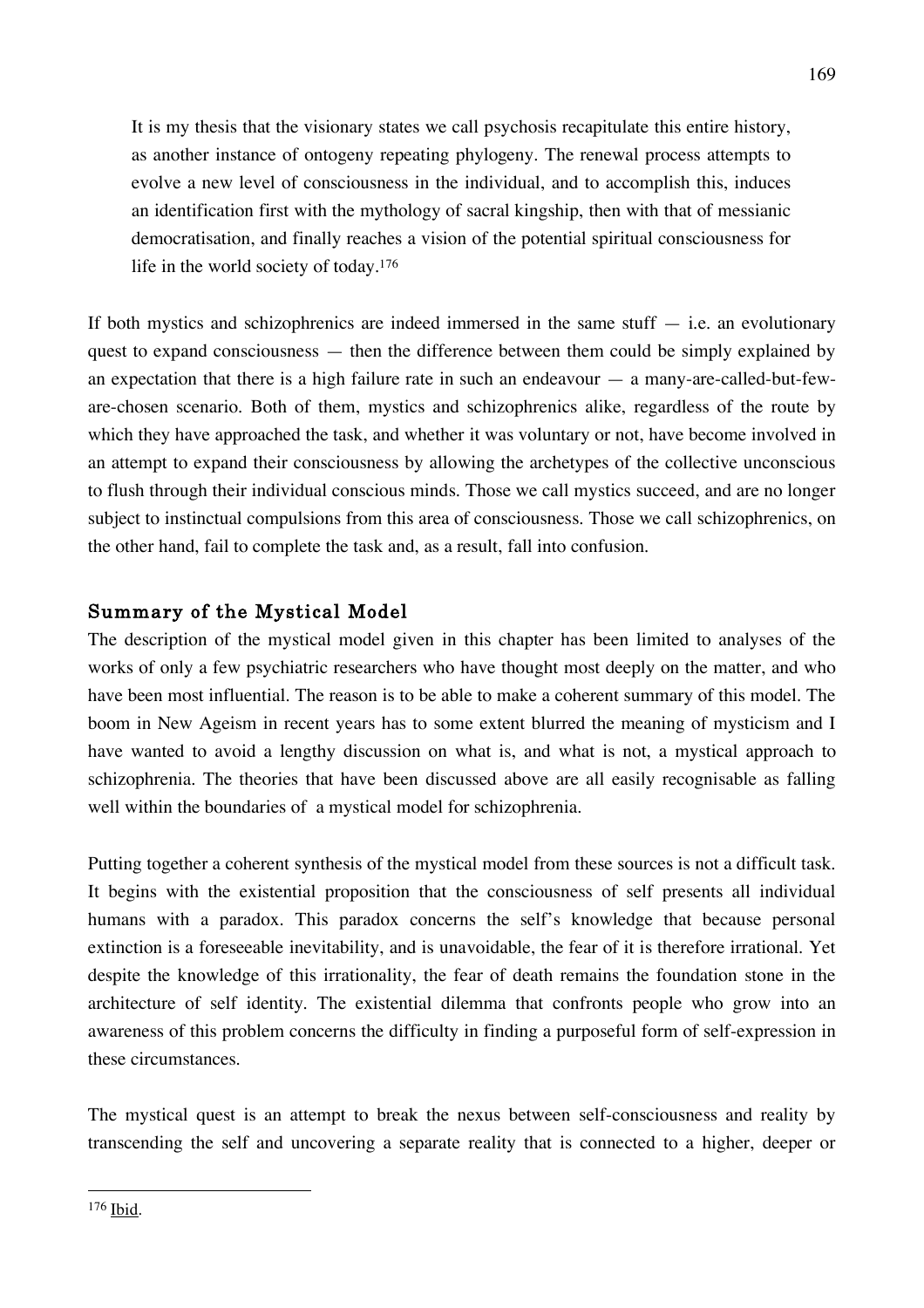expanded level, of consciousness. This improved level of consciousness is a potential that is latent in all people and involves the replacement of the self's emotional dichotomy of fear-ofdeath/desire-for-life with a love/courage polarity focussed on transpersonal objectives. Mystical traditions, some of which have been in existence for more than two thousand years, teach their adherents a variety of techniques which are designed to induce this transition.

Some psychiatrists researching in this area have argued that the transition of consciousness facilitated by the mystical experience can be best understood in the context of an evolutionary step. Some of them have also observed that the symptoms of schizophrenia are quite evidently the same kind of mental phenomena reported by people who have undergone mystical experiences. This leads to a conclusion that is somewhat difficult for modern people to assimilate: i.e. that individuals who are diagnosed with schizophrenia are actually engaged in an evolutionary bid involving a metamorphosis of consciousness.

According to the Jungian branch of theorists, the area into which consciousness can expand is normally occupied by an inherited assembly of symbolic representations of the evolutionary potential. These symbolic representations, or archetypes, are normally in an unconscious state but they have a force of attraction for the conscious self identity. This force of attraction is a form of instinct  $-$  an instinct to participate in the evolutionary process  $-$  and it is so strong that some people (mystics) deliberately embark on a mission of union with the archetypes by intentionally collapsing their self-identity and thereby flooding their conscious mind with the archetypal imagery. This experience apparently gives rise to an opportunity for the conscious mind to occupy this hitherto unconscious/instinctual space and apply rational thought to the themes of consciousness that lie dormant there.

However, there are other people (schizophrenics), who are perhaps the vast majority of those with first-hand experience of this phenomena, whose conscious minds succumb to the attraction of the archetypes involuntarily. These involuntary mystics are often overwhelmed with confusion by the experience of archetypes flooding through their conscious minds. When this happens they are likely to attract the attention of psychiatric practitioners who diagnose their condition as schizophrenia.

A serious concern in regard to this situation is whether psychiatrists are being over-zealous when they use drugs to forcibly abort all mystical exerience they encounter. It is quite possible that many of their involuntary patients are people who have the psychological skills to survive the mystical experience. Indeed, Perry is insistent that people with acute schizophrenic symptoms can re-emerge from psychosis after six weeks, without drug intervention, if they have the right kind of supportive attention: "The persons who are frightened, overwhelmed with imagery, and engrossed in their preoccupations are the ones most likely to have a favourable inner experience, from which they